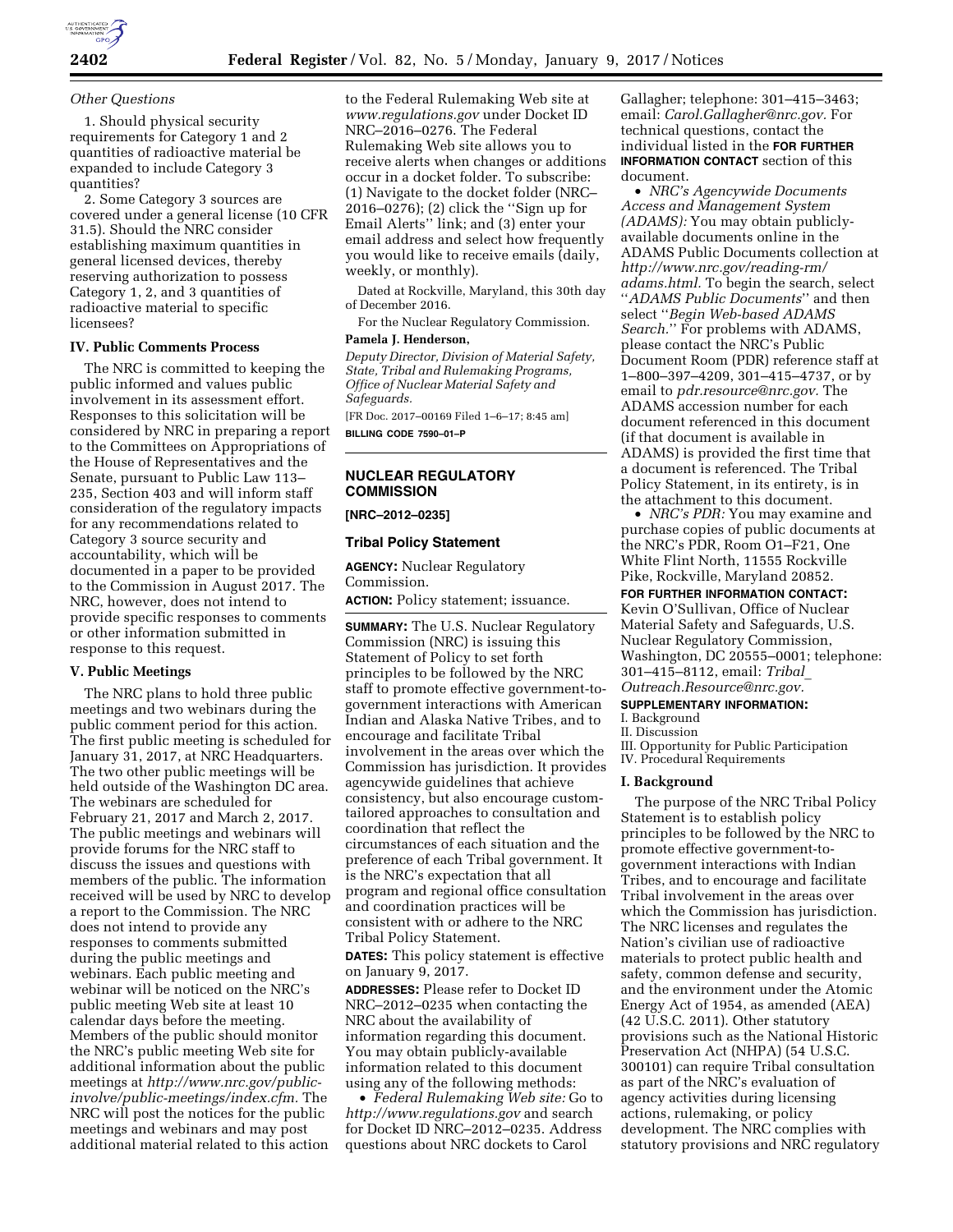provisions that require Tribal consultation and interacts with Tribal governments accordingly.

## *A. NRC Previous Interactions with Indian Tribes*

Historically, the NRC has had limited, but significant, interactions with Indian Tribes. The Commission has upheld statutory obligations to consult with Tribes under Federal law and acted in a manner consistent with the spirit of certain Presidential initiatives pertaining to Tribal consultation and coordination. However, the NRC has not previously formalized an agencywide policy statement.

Many Federally recognized Tribes have an interest in public health and safety and environmental protection associated with NRC regulatory activities that include uranium recovery, commercial nuclear power, and nuclear waste transportation, disposal, and storage activities. The NRC has exercised its Trust Responsibility in the context of its authorizing statutes, including the AEA. The NRC Tribal Policy Statement formally reflects the NRC's recognition of the Federal Trust Responsibility and the NRC's commitment to a governmentto-government relationship, which is distinct from interactions with members of the public, with Federally recognized Tribes. The NRC will make efforts to consult in good faith with Indian Tribes on agency actions that have substantial direct effects on one or more Indian Tribes as well as those regulatory actions for which Tribal consultation is required under Federal Statute. Under the NRC's policy, the NRC or Tribal governments can request consultation on regulatory activities that have Tribal implications. The NRC's policy is to consult on a government-to-government basis with Tribal governments as soon as practicable on NRC regulatory actions with Tribal implications.

On November 6, 2000, President Clinton issued Executive Order (EO) 13175, ''Consultation and Coordination with Indian Tribal Governments'' (65 FR 67249). Executive Order 13175 states, '''Policies that have Tribal implications' refers to regulations, legislative comments or proposed legislation, and other policy statements or actions that have substantial direct effects on one or more Indian Tribes, on the relationship between the Federal government and Indian Tribes, or on the distribution of power and responsibilities between the Federal government and Indian Tribes.'' Executive Order 13175, established the following principles to guide agencies when forming and implementing

policies with potential Tribal implications:

• The United States has a unique legal relationship with Indian Tribal governments as set forth in the Constitution of the United States, treaties, statutes, EOs, and court decisions. The Federal government recognizes Indian Tribes as domestic dependent nations under its protection and has enacted statutes and promulgated regulations that establish and define a trust relationship with Indian Tribes.

• The Federal government has recognized the right of Indian Tribes to self-government with inherent sovereign powers over their members and territory. The United States continues to work with Indian Tribes on a government-to-government basis to address issues concerning Tribal selfgovernment, Tribal trust resources, and Indian Tribal treaty and other rights.

• The United States recognizes the right of Indian Tribes to self-government and supports Tribal sovereignty and self-determination.

As an independent regulatory agency, the NRC is exempt from the requirements of certain EOs, including EO 13175. However, on January 26, 2001, the Commission sent correspondence to the Office of Management and Budget stating that ''. . . in exercising its regulatory authority this agency [NRC] acts in a manner consistent with the fundamental precepts expressed in the Order [EO 13175]'' (ADAMS Accession No. ML010260297). To that end, the Commission has developed agency practices for Tribal consultation consistent with the principles articulated in EO 13175.

The NRC's past practice for government-to-government interaction with Federally recognized Tribes has reflected the spirit of the relevant EOs, without establishing a formal policy. The NRC has interacted with Tribal governments on a case-by-case basis, allowing the NRC and the Tribes to initiate communication and consultation. The NRC staff has also maintained working relationships with Tribal governments and Tribal organizations that have an interest in NRC regulated activities.

# *B. Development of the Draft Tribal Policy Statement*

In SECY–96–187, ''Policy Issues Raised in Meeting with Prairie Island Dakota Indian Representatives'' (ADAMS Accession No. ML16293A128), the NRC staff provided to the Commission an analysis of Tribal issues. The paper centered on issues raised by

representatives from the Prairie Island Dakota Indian Community including: (1) Entering into a Memorandum of Understanding with the NRC; 2) allowing Tribal representatives to observe inspections at the Prairie Island Nuclear Generating Plant; and 3) developing a formal policy on cooperation with Federally recognized Tribes. In the Staff Requirements Memorandum (SRM) dated November 13, 1996, the Commission approved the staff's recommendation not to develop a formal policy on cooperation with Federally recognized Tribal governments at that time, but to continue addressing Native American issues on a case-by-case basis and operating with Tribal governments on a government-to-government basis (ADAMS Accession No. ML16293A154).

On January 8, 2009, the Commission issued SRM–M081211, from the December 11, 2008, ''Briefing on Uranium Recovery,'' directing the NRC staff to develop and implement an internal protocol for interaction with Native American Tribal Governments that would allow for custom tailored approaches to address both the NRC and Tribal interests on a case-by-case basis (ADAMS Accession No. ML090080206). The Commission also directed the NRC staff to assess what policies other Federal agencies have for interactions with Native American Tribal Governments and to report those findings, which could determine the efficacy of an NRC Tribal Policy Statement, to the Commission. The NRC staff responded to this Commission direction in SECY–09–0180, ''U.S. Nuclear Regulatory Commission Interaction with Native American Tribes'' (ADAMS Accession No. ML092920384). The staff communicated the determination that the NRC's caseby-case approach to interaction was effective and met the needs of the Commission and the Tribes. The staff concluded that Tribal interactions would not benefit from a formal Tribal policy at that time. The NRC staff also developed NUREG–2173, ''NRC Tribal Protocol Manual: Guidance for NRC Employees,'' as an internal protocol for interacting with Tribal governments (ADAMS Accession No. ML092990559).

On May 22, 2012, the Commission issued the SRM for COMWDM–12– 0001, ''Tribal Consultation Policy Statement and Protocol'' (ADAMS Accession No. ML121430233), directing the NRC staff to provide a proposed Policy Statement and protocol on consultation with Tribal governments. The Commission also directed the NRC staff to do the following when developing the proposed policy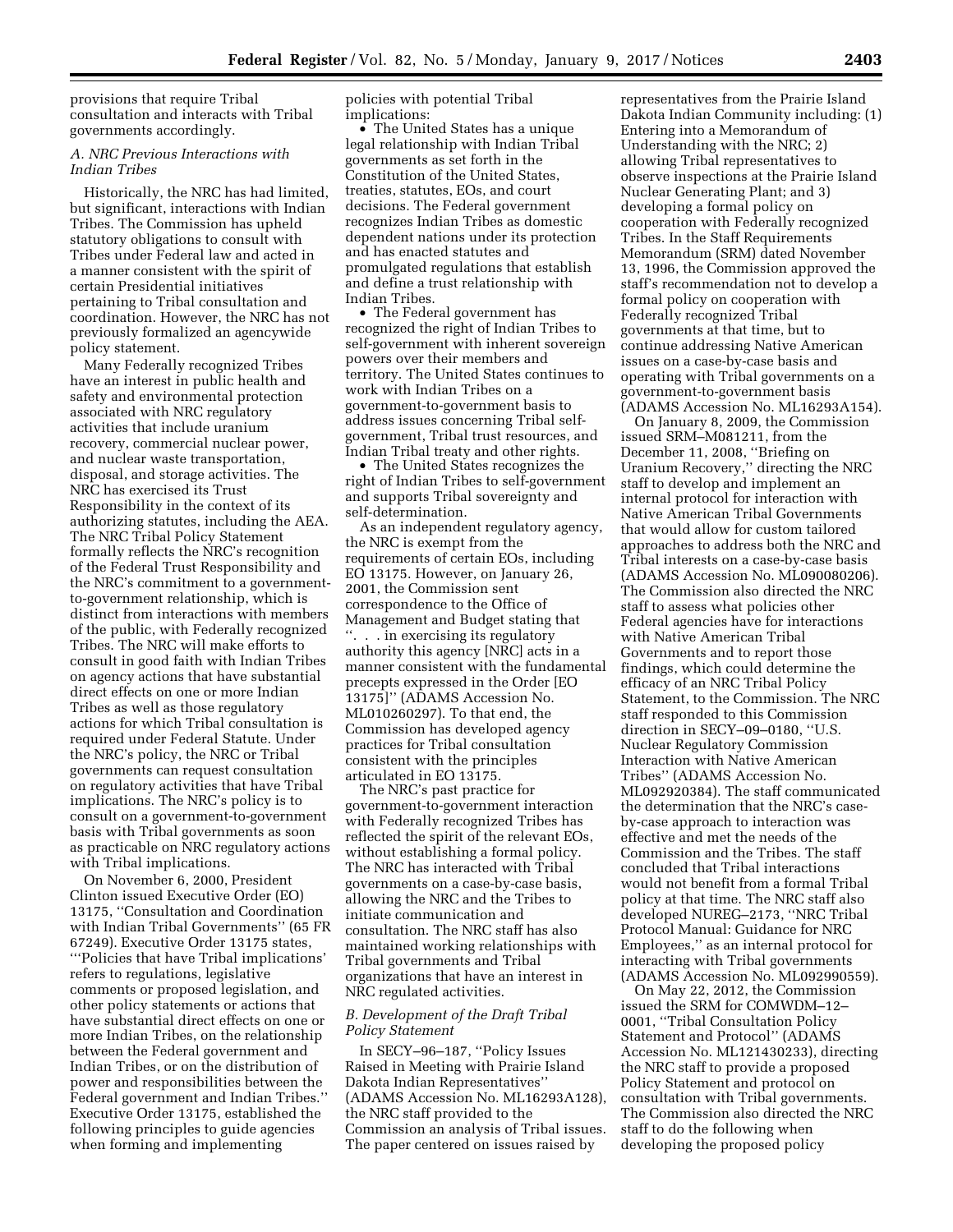statement: (1) Use the existing ''Tribal Protocol Manual: Guidance for NRC Employees,'' and the NRC staff's ongoing efforts outlined in SECY–09– 0180 as a starting point and the basis for developing the proposed policy statement and protocol; (2) seek input from the Tribes and the public on how to improve the existing manual; (3) clearly articulate in the policy statement and protocol that the NRC's actions must be in accordance with its governing statutes and regulations; (4) respect and reflect in the policy statement and protocol sensitivity to the distinction made in executive orders and statutes between Indian Tribes who are Federally recognized and those who are not; (5) indicate in the policy statement and protocol that the NRC will conduct outreach to Staterecognized Tribes on a case-by-case basis; (6) explore additional opportunities within our current regulatory processes for information sharing and outreach to Staterecognized Tribes; and (7) make the protocol prominently publicly available on the NRC's public Web site. The Commission also specified that the proposed policy statement should serve as a high-level foundation for the protocol and should echo the language and spirit of the relevant Presidential Memoranda and EOs.

The NRC staff formed an agency working group to develop a proposed NRC Tribal Policy Statement and to revise the NRC Tribal Protocol Manual. On October 12, 2012 (77 FR 62269), the NRC requested public comment on the NRC Tribal Protocol Manual and requested suggestions for the development of a proposed NRC Tribal Policy Statement to establish policy principles to be followed by the NRC to promote effective government-togovernment interactions with Indian Tribes, and to encourage and facilitate involvement by Indian Tribes in the areas over which the Commission has jurisdiction. The public comment period was open for 180 days, and the NRC received a total of six comment letters from two Tribal governments, two mining associations, one inter-Tribal organization, and a Tribal college.

Informed by internal working group representatives, external outreach, and review of similar policies at other Federal agencies, the NRC developed the proposed NRC Tribal Policy Statement. The NRC engaged with Tribal governments and other interested parties by: (1) Collaborating with the National Congress of American Indians to conduct mass mailings to Federally recognized Tribes; and (2) participating in Tribal meetings hosted by Tribal

organizations and other Federal agencies (these meetings included attendees from Federally recognized and State-recognized Tribes). Additionally, the NRC staff reviewed Tribal policy statements of executive departments, their related agencies, and other independent agencies and provided their findings to the Commission.

The proposed NRC Tribal Policy Statement was consistent with the language of EO 13175 and was intended to cover a broad range of Tribal consultations, outreach, and interactions conducted by NRC staff. The proposed NRC Tribal Policy Statement applied to Federally recognized Indian Tribes as defined by the Federally Recognized Indian Tribe List Act of 1994 (25 U.S.C. 479a). It also encouraged participation by Staterecognized Tribes in the NRC's regulatory process. On December 1, 2014, the NRC published the proposed NRC Tribal Policy Statement in the **Federal Register** for public comment (79 FR 71136). (See Section III, ''Opportunity for Public Participation,'' of this document for additional information.)

# *C. Development of the Final NRC Tribal Policy Statement*

After the December 2014 publication of the proposed NRC Tribal Policy Statement in the **Federal Register**, the NRC staff engaged in internal and external collaboration and outreach to inform the final NRC Tribal Policy Statement. The NRC staff also sought comments on the final NRC Tribal Policy Statement through participation in external conferences and presentations, periodic telephone calls, teleconferences, and webinars. The NRC staff continued to participate in standing Tribal meetings hosted by Federal partners and Tribal organizations and initiated additional outreach to Tribal leadership through various regional or affiliated Tribal leadership councils. A list of all outreach efforts can be found in NRC Tribal Liaison Annual Report Fiscal Year 2015 (ADAMS Accession No. ML15247A011).

The final NRC Tribal Policy Statement reflects responses to both internal and external comments. The final NRC Tribal Policy Statement applies to all NRC staff and activities within the NRC's regulatory jurisdiction. The NRC Tribal Policy Statement is written at a high level to cover a wide variety of interactions, consultation, and outreach to Indian Tribes, including Federally recognized American Indian and Alaska Native Tribes.

### II. Discussion

Within the context of this discussion, the following definitions will apply unless otherwise indicated:

*Consultation* means efforts to conduct meaningful and timely discussions between the NRC and Tribal governments on the NRC's regulatory actions that have substantial direct effects on one or more Indian Tribes and those regulatory actions for which Tribal consultation is required under Federal statute. The NRC's Tribal consultation allows Indian Tribes the opportunity to provide input on regulatory actions with Tribal implications and those where Tribal consultation is required, and is different from the outreach and public comment periods. The consultation process may include, but is not limited to, providing for mutually-agreed protocols, timely communication, coordination, cooperation, and collaboration. The consultation process provides opportunities for appropriate Tribal officials or representatives to meet with NRC management or staff to achieve a mutual understanding between the NRC and the Tribes of their respective interests and perspectives.

*Indian Tribe* means any American Indian or Alaska Native Tribe, Band, Nation, Pueblo, or other organized group or community that the Secretary of the Interior acknowledges to exist as an Indian Tribe pursuant to the Federally Recognized Indian Tribe List Act of 1994 (25 U.S.C. 479a).

*Interaction* means reciprocal actions involving the NRC and Indian Tribes, and may include, but is not limited to, outreach, consultation, coordination, training, and information exchanges. Interactions may be oral or written and can take place remotely (through electronic media) or in face-to-face meetings.

*Outreach* means NRC staff efforts to inform Indian Tribes about the agency's actions and plans. Outreach includes sharing information and encouraging Tribal governments to communicate their concerns and interests to NRC staff.

*Regulatory Actions with Tribal Implications* refers to regulations, legislative comments or proposed legislation, and other policy statements or actions that have substantial direct effect on one or more Indian Tribes, on the relationship between the Federal Government and Indian Tribes, or on the distribution of power and responsibilities between the Federal Government and Indian Tribes.

*Tribal Official* means an elected, appointed, or designated official or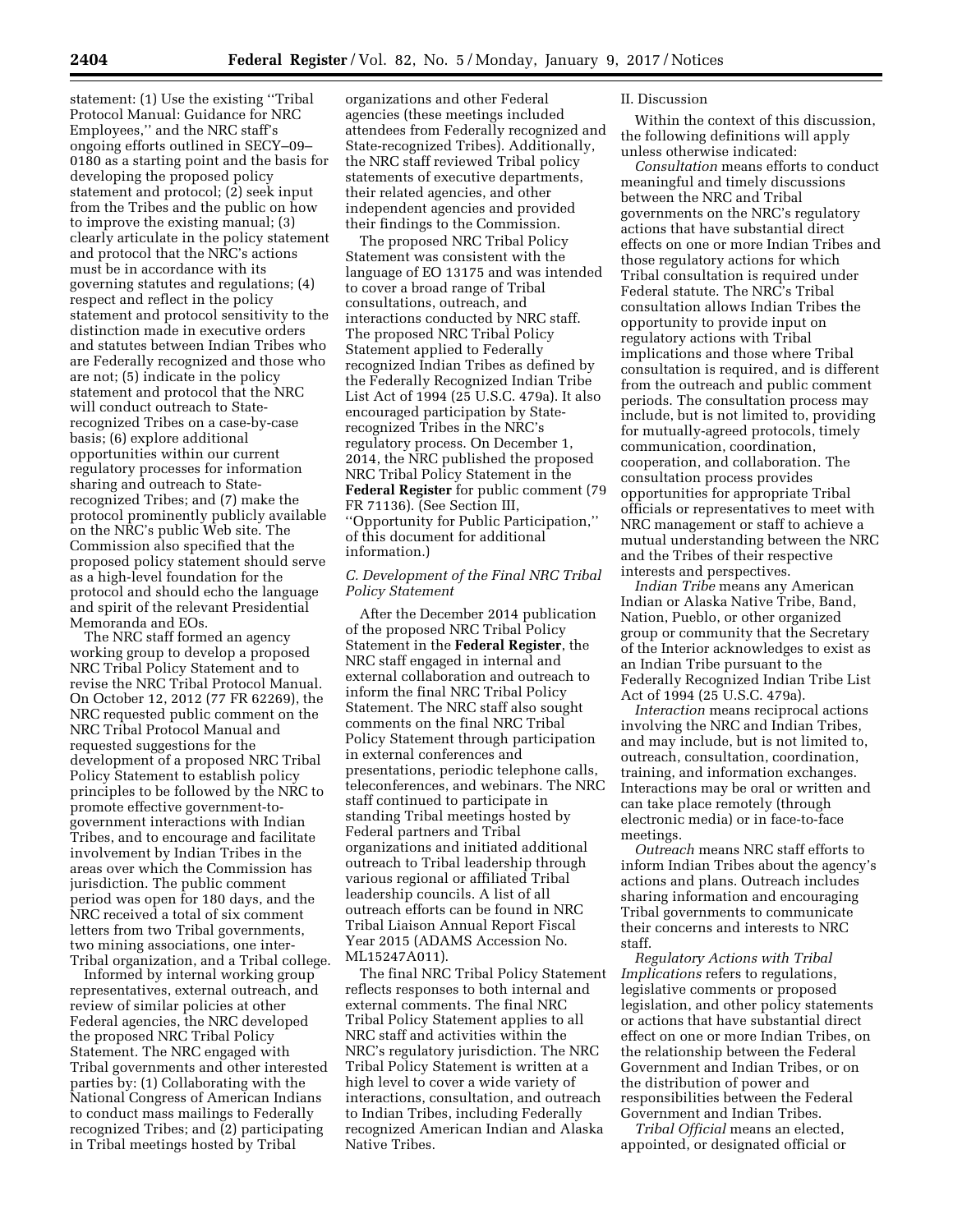employee of an Indian Tribe or authorized intertribal organization.

*Trust Responsibility* means a fiduciary duty, on the part of the United States, to protect Tribal treaty rights, lands, assets, and resources, as well as a duty to carry out the mandates of Federal law with respect to Indian Tribes. The NRC exercises its Trust Responsibility in the context of its authorizing statutes, which include the AEA, the Energy Reorganization Act of 1974, the Nuclear Waste Policy Act of 1982, the Low-Level Radioactive Waste Policy Act of 1985, and the Uranium Mill Tailings Radiation Control Act of 1978, as amended. As an independent regulatory agency that does not hold in trust Tribal lands or assets, or provide services to Federally recognized Tribes, the NRC fulfills its Trust Responsibility through implementation of the principles of the Tribal Policy Statement, by providing

protections under its implementing regulations, and through recognition of additional obligations consistent with other applicable treaties and statutory authorities.

#### **III. Opportunity for Public Comment**

On December 1, 2014 (79 FR 71136), the NRC published a **Federal Register**  notice requesting public comments on the proposed NRC Tribal Policy Statement. The original 120-day comment period was extended to 180 days (ending on May 31, 2015) through an additional **Federal Register** notice that was published on February 5, 2015 (80 FR 6553).

# *A. Overview of Public Comments*

The NRC received nine comment submissions, including comments from two representatives from Federally recognized Tribes, two representatives from inter-Tribal organizations, a

Federal agency, an electric utility company, and three individuals who did not provide an organizational affiliation.

Comments and responses related to the proposed NRC Tribal Policy Statement are listed in this section, and comments are quoted directly from comment submissions. The NRC Tribal Protocol Manual was published concurrently with the proposed Policy Statement in the **Federal Register** for public comment; comments and related responses will be published separately, with the exception of overlapping comments that cover both the NRC Tribal Policy Statement and the NRC Tribal Protocol Manual.

The following table lists the commenter's name and affiliation, ADAMS accession number for the comment submission, and the document related to each comment.

| <b>Commenter Name</b>                                   | Affiliation                                                    | <b>Comment Submission</b><br>ADAMS Accession No. | Document                                                                                                                      |
|---------------------------------------------------------|----------------------------------------------------------------|--------------------------------------------------|-------------------------------------------------------------------------------------------------------------------------------|
| Charlene Dwin Vaughn                                    | Advisory Council on Historic Pres-<br>ervation (ACHP).         | ML15154A842                                      | <b>Proposed Tribal Policy Statement</b>                                                                                       |
|                                                         |                                                                |                                                  | Proposed Tribal Policy Statement<br>and Tribal Protocol Manual                                                                |
|                                                         | National Transportation Stake-<br>holders Forum Tribal Caucus. | ML15175A161                                      | <b>Proposed Tribal Policy Statement</b>                                                                                       |
|                                                         | National Tribal Air Association    ML15124A013                 |                                                  | <b>Proposed Tribal Policy Statement</b>                                                                                       |
|                                                         | Prairie Island Indian Community                                | ML15159A181                                      | Proposed Tribal Policy Statement<br>and Tribal Protocol Manual                                                                |
|                                                         | Prairie Island Indian Community                                | ML15065A219                                      | <b>Proposed Tribal Policy Statement</b>                                                                                       |
| Cassandra Bloedel<br>Doreen Dupont<br>Savannah Halleaux | Private Citizen<br>Private Citizen<br>Private Citizen          | ML15159A179<br>ML15159A180<br>ML14345A750        | <b>Proposed Tribal Policy Statement</b><br><b>Proposed Tribal Policy Statement</b><br><b>Proposed Tribal Policy Statement</b> |

### *B. Public Comment Analysis*

The NRC has reviewed every comment submission and has identified 42 unique comments requiring NRC consideration and response. Comments and the NRC responses are presented in this section. The comments generally fell within the following categories: NRC's Trust Responsibility as a Federal agency; suggested changes to the language of the NRC Tribal Policy Statement; NRC's Tribal outreach and consultation; and NRC's government-togovernment relationship with Tribes. Commenters provided additional comments that did not fall within those categories as well as comments that were out of scope of the NRC Tribal Policy Statement; these comments have been included at the end of this section, along with NRC responses.

1. NRC's Trust Responsibility as a Federal Agency

Multiple commenters provided input related to the NRC's Trust

Responsibility to Federally recognized Tribes as a Federal agency.

*Comment 1.1.* ''Politics should not come into play in the Trust Relationship. The Trust Relationship requires more in terms of interactions access, and voice.''

*Response 1.1.* The NRC agrees with this comment. The NRC upholds its Trust Relationship with Federally recognized Tribes without consideration of politics. In achieving its mission, the NRC adheres to the principles of good regulation—independence, openness, efficiency, clarity, and reliability. The NRC seeks to use the highest possible standards of ethical performance and professionalism with regard to regulatory activities. Tribal governments and others are encouraged to participate in the regulatory process to provide relevant facts and opinions pertaining to an action. The NRC considers many, and possibly conflicting public interests, when making decisions that are based on objective, unbiased assessments of all information, and

must be documented with reasons explicitly stated.

No change has been made to the NRC Tribal Policy Statement as a result of the comment.

*Comment 1.2.* ''It is inconsistent to say that the Trust Responsibility is met simply by meeting standards for the general public. Need to recognize the uniqueness of Tribes and the Trust Relationship. Trust relationship requires more than simply meeting what is required.''

*Response 1.2.* The NRC agrees with this comment. Under the Federal Trust Doctrine, the United States—and the individual agencies of the Federal government—owe a fiduciary duty to Indian Tribes. The nature of that duty depends on the underlying substantive laws (*i.e.,* treaties, statutes, agreements) creating the duty. The NRC exercises its Trust Responsibility under its authorizing statutes including the AEA, the Energy Reorganization Act of 1974, the Nuclear Waste Policy Act of 1982, the Low-Level Radioactive Waste Policy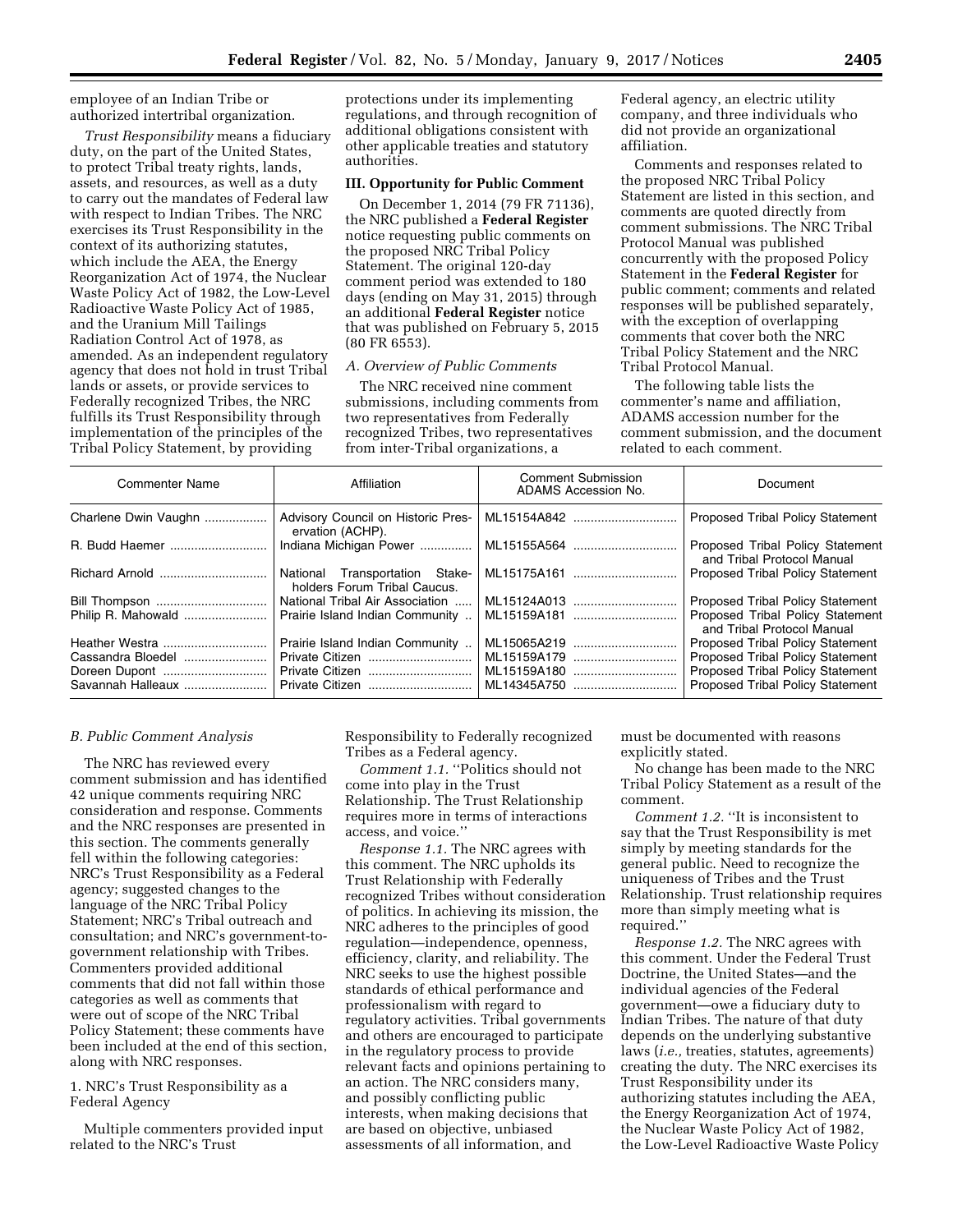Act of 1985, and the Uranium Mill Tailings Radiation Control Act of 1978, as amended. As an independent regulatory agency that does not hold in trust Tribal lands or assets or provide services to Federally recognized Tribes, the NRC fulfills its Trust Responsibility through implementation of the principles of the Tribal Policy Statement, by providing protections under its implementing regulations, and through recognition of additional obligations consistent with other applicable treaties and statutory authorities. The NRC Tribal Policy Statement formally reflects the NRC's recognition of the Federal Trust Responsibility and the NRC's commitment to a government-togovernment relationship with Federally recognized Tribes that is distinct from interactions with members of the public. The NRC will consult in good faith with Indian Tribes on agency actions that have substantial direct effects on one or more Indian Tribes as well as those agency actions for which Tribal consultation is required under Federal Statute.

The NRC Tribal Policy Statement has been revised to reflect the comment, in part.

*Comment 1.3.* ''NRC has not historically met its Trust Responsibilities. Tribal Advance Notification Rule and the requirement for tribes to 'opt-in' is inconsistent with the Tribal Policy Statement. States do not have to opt-in, while Tribes have to. Tribes should be given the opportunity to 'opt-out.'''

*Response 1.3.* The NRC disagrees with the comment that the NRC has not historically met its Trust Responsibility. Under the Federal Trust Doctrine, the United States—and the individual agencies of the Federal Government owe a fiduciary duty to Indian Tribes. The nature of that duty depends on the underlying substantive laws (*i.e.,*  treaties, statutes, agreements) creating the duty. The NRC exercises its Trust Responsibility under its authorizing statutes including the AEA, the Energy Reorganization Act of 1974, the Nuclear Waste Policy Act of 1982, the Low-Level Radioactive Waste Policy Act of 1985, and the Uranium Mill Tailings Radiation Control Act of 1978, as amended. As an independent regulatory agency that does not hold in trust Tribal lands or assets or provide services to Federally recognized Tribes, the NRC fulfills its Trust Responsibility through implementation of the principles of the Tribal Policy Statement, by providing protections under its implementing regulations, and through recognition of additional obligations consistent with

other applicable treaties and statutory authorities. The NRC Tribal Policy Statement formally reflects the NRC's recognition of the Federal Trust Responsibility and the NRC's commitment to a government-togovernment relationship with Federally recognized Tribes that is distinct from interactions with members of the public. In addition to affording Tribal members protections under its implementing regulations, the NRC will consult in good faith with Indian Tribes on agency actions that have substantial direct effects on one or more Indian Tribes as well as those agency actions for which Tribal consultation is required under Federal statute.

While the comment related to the Tribal Advance Notification Rule is out of scope of the NRC Tribal Policy Statement, the NRC believes the Tribal Advance Notification Rule is consistent with the NRC Tribal Policy Statement because it requires Tribal governments to opt-in to participate in the advanced notification program. The Advance Notification to Native American Tribes of Transportation of Certain Types of Nuclear Waste (Tribal Advance Notification Rule) amends NRC rules to require licensees to provide advance notification to participating Federally recognized Tribal governments regarding shipments of irradiated reactor fuel and certain types of nuclear waste for any shipment that passes within or across their reservations (77 FR 34194). After reviewing public comments received during the development of the Tribal Advance Notification Rule, the NRC staff concluded that Tribes should have the option of whether to opt into the program because the program requires training, certain equipment, and has civil and criminal penalties for noncompliance.

The NRC Tribal Policy Statement has been revised to reflect the comment, in part.

*Comment 1.4.* ''The ACHP [Advisory Council on Historic Preservation] recommends expanding the discussion on trust responsibility [related to policy principle 2 on Trust Responsibility] and including an acknowledgement of trust responsibility. For more information about trust responsibility, please reference the Bureau of Indian Affairs [BIA] definition of trust responsibility (*<http://www.bia.gov/FAQs/>*).''

*Response 1.4.* The NRC agrees with this comment. In comparison with the BIA, the NRC is an independent regulatory agency and does not hold in trust Tribal lands or assets or provide services to Federally recognized Tribes. Under the Federal Trust Doctrine, the

United States—and the individual agencies of the Federal Government owe a fiduciary duty to Indian Tribes. The nature of that duty depends on the underlying substantive laws (*i.e.,*  treaties, statutes, agreements) creating the duty. The NRC exercises its Trust Responsibility in the context of its authorizing statutes including the AEA, the Energy Reorganization Act of 1974, the Nuclear Waste Policy Act of 1982, the Low-Level Radioactive Waste Policy Act of 1985, and the Uranium Mill Tailings Radiation Control Act of 1978, as amended. As an independent regulatory agency that does not hold in trust Tribal lands or assets or provide services to Federally recognized Tribes, the NRC fulfills its Trust Responsibility through implementation of the principles of the Tribal Policy Statement, by providing protections under its implementing regulations, and through recognition of additional obligations consistent with other applicable treaties and statutory authorities. The NRC Tribal Policy Statement formally recognizes the unique relationship between the Federal Government and Indian Tribes and describes NRC's continuing commitment to a government-togovernment relationship with Tribal governments that is distinct from the interactions that the agency has with members of the public. The discussion section of Policy Principle 1 has been revised to provide further clarification and acknowledgment of the NRC's Trust Responsibility.

The NRC Tribal Policy Statement has been revised to reflect the comment.

*Comment 1.5.* ''To Indian tribes, upholding a Trust relationship with Indian tribes means more to Indian tribes than just ensuring the tribal members receive the same protections that are available to other persons (*i.e.,*  the general public). In our view, the NRC is required to do more, not less.

''The 'trust responsibility' that the federal government owes to Indian tribes imposes both substantive and procedural duties on the federal government.''

*Response 1.5.* The NRC agrees with the comment. Under the Federal Trust Doctrine, the United States—and the individual agencies of the Federal Government—owe a fiduciary duty to Indian Tribes. The nature of that duty depends on the underlying substantive laws (*i.e.,* treaties, statutes, agreements) creating the duty. The NRC exercises its Trust Responsibility under its authorizing statutes including the AEA, the Energy Reorganization Act of 1974, the Nuclear Waste Policy Act of 1982, the Low-Level Radioactive Waste Policy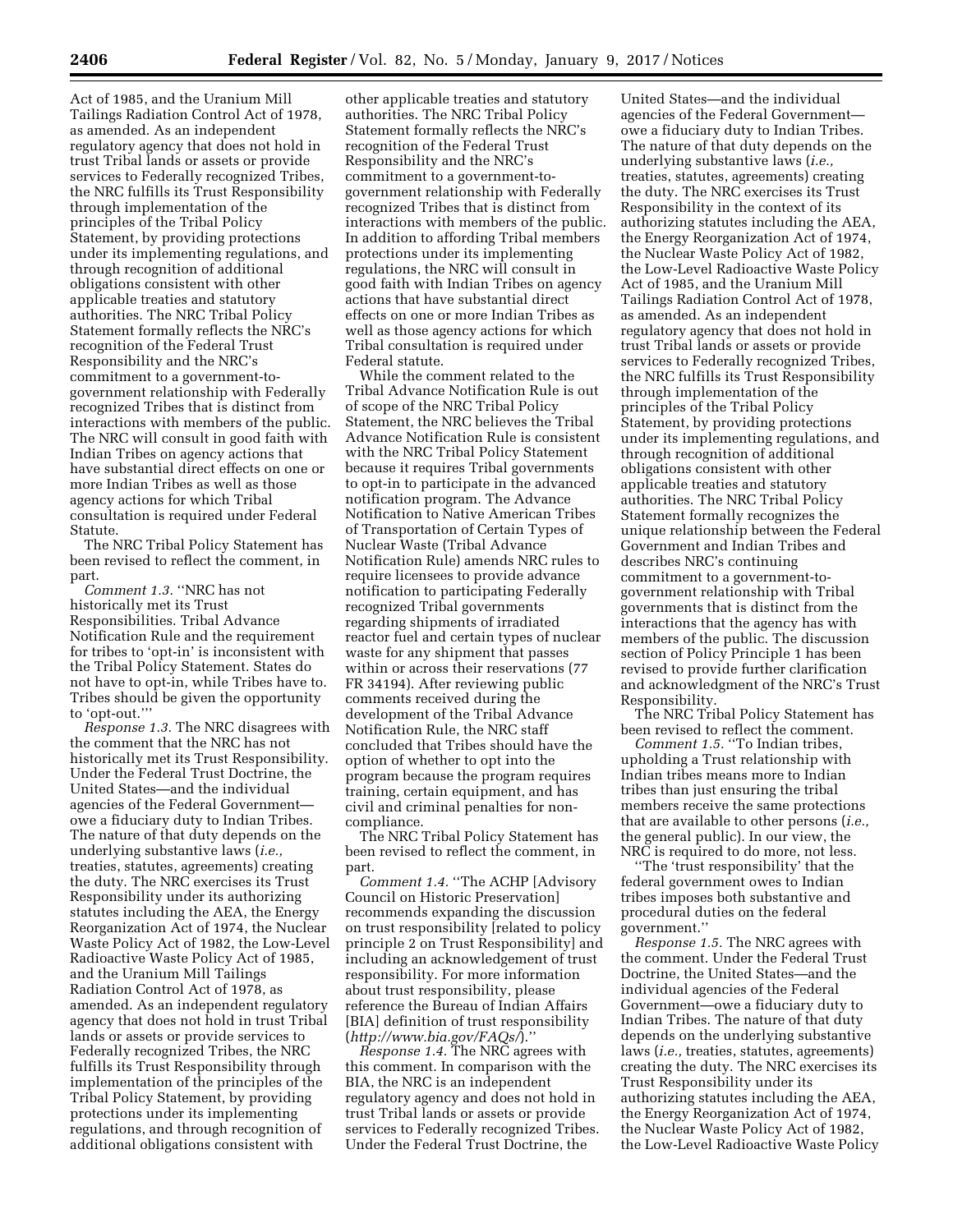Act of 1985, and the Uranium Mill Tailings Radiation Control Act of 1978, as amended. As an independent regulatory agency that does not hold in trust Tribal lands or assets or provide services to Federally recognized Tribes, the NRC fulfills its Trust Responsibility through implementation of the principles of the Tribal Policy Statement, by providing protections under its implementing regulations, and through recognition of additional obligations consistent with other applicable treaties and statutory authorities. The NRC Tribal Policy Statement formally reflects the NRC's recognition of the Federal Trust Responsibility and the NRC's commitment to a government-togovernment relationship with Federally recognized Tribes that is distinct from interactions with members of the public.

Other procedural components for carrying out interactions with Tribal governments are articulated in the Tribal Protocol Manual and specific agency regulations and guidance documents.

The NRC Tribal Policy Statement has been revised to reflect the comment.

*Comment 1.6.* ''PIIC [Prairie Island Indian Community] believes that the trust responsibility must mean more than solely complying with existing statutes and regulations. Compliance of this type is no different than what is owed to the general public. In order for the trust responsibility to have any vitality, Federal agencies must exercise a higher responsibility when taking action that may affect a tribe. This is especially true when the issues concern lands held in trust by the United States for a tribe and the tribal cultural and historic resources and a tribe's ancestral homeland.''

*Response 1.6.* The NRC agrees with this comment. Under the Federal Trust Doctrine, the United States—and the individual agencies of the Federal Government—owe a fiduciary duty to Indian Tribes. The nature of that duty depends on the underlying substantive laws (*i.e.,* treaties, statutes, agreements) creating the duty. The NRC exercises its Trust Responsibility under its authorizing statutes including the AEA, the Energy Reorganization Act of 1974, the Nuclear Waste Policy Act of 1982, the Low-Level Radioactive Waste Policy Act of 1985, and the Uranium Mill Tailings Radiation Control Act of 1978, as amended. As an independent regulatory agency that does not hold in trust Tribal lands or assets or provide services to Federally recognized Tribes, the NRC fulfills its Trust Responsibility through implementation of the principles of the Tribal Policy

Statement, by providing protections under its implementing regulations, and through recognition of additional obligations consistent with other applicable treaties and statutory authorities. The NRC Tribal Policy Statement formally reflects the NRC's recognition of the NRC's commitment to a government-to-government relationship with Federally recognized Tribes with respect to agency actions that have a substantial direct effect on one or more Indian Tribes that is distinct from interactions with members of the public. The NRC also upholds the statutory obligation to consult with Federally recognized Tribes under Section 106 of the NHPA, which is intended to protect historic properties that may be affected by a Federal undertaking. The NHPA requirement to engage in Tribal consultation applies regardless of the location of the historic property and can include Tribal ancestral lands that are not part of the Tribe's current reservation or trust lands.

The NRC Tribal Policy Statement has been revised to reflect the comment.

2. Suggested changes to the language of the NRC Tribal Policy Statement

Multiple commenters proposed changes to the language of the NRC Tribal Policy Statement or to the discussion section that defines terms utilized throughout the NRC Tribal Policy Statement.

*Comment 2.1.* ''While the 6 principles [of the NRC Tribal Policy Statement] originally proposed serve as foundation of which to build upon, the [U.S. Department of Energy] DOE National Transportation Stakeholders Forum Tribal Caucus believes the proposed principles should be expanded to include an additional Principle Policy Statement #7. Specifically, it is recommended that the existing policy statement include:

# PRINCIPLE POLICY STATEMENT #7

7. *NRC is committed to collaborating with tribes in regulatory activities that may have the potential of affecting tribal interests.*''

*Response 2.1.* The NRC disagrees with this comment. The NRC Tribal Policy Statement is consistent with EO 13175, which states ''Policies that have tribal implications refers to regulations, legislative comments or proposed legislation, and other policy statements or actions that have substantial direct effects on one or more Indian Tribes, on the relationship between the Federal Government and Indian Tribes, or on the distribution of power and responsibilities between the Federal

Government and Indian Tribes.'' The suggested language could be interpreted to require the NRC to seek consultation and collaboration on all of NRC's activities because they have the potential to impact Tribal members even if the activity has no greater potential effect on Tribal members than the general public. For example, health and safety regulations relating to welllogging or medical use of byproduct material could fall under this definition. Therefore, the NRC limited the obligation for the NRC to specifically seek Tribal consultation to activities defined in EO 13175 and those for which Tribal consultation is required under Federal statute. However, Tribes can always request consultation with the NRC regarding ''regulatory activities that may have the potential of affecting Tribal interests.'' The NRC would evaluate such requests on a case-by-case basis.

No change has been made to the NRC Tribal Policy Statement as a result of the comment.

*Comment 2.2.* [The commenter suggested including the underlined text in the discussion of policy principle 1.] ''The NRC shall respect Indian Tribal self-government and sovereignty, will honor Tribal *treaty and other* rights, and meet responsibilities that arise from the unique relationship between the Federal government and Indian Tribal governments. *Further, the NRC shall encourage states to recognize the Federal government's trust relationship with Tribes and incorporate this recognition in their own practices.*''

*Response 2.2.* The NRC disagrees with this comment. Our understanding of the phrase ''Tribal rights'' would also cover ''tribal treaty and other rights,'' so the change is unnecessary.

Section 274b. of the AEA authorizes the NRC to enter into agreements with States so that the NRC relinquishes, and the State assumes, regulatory authority over the radioactive material and activities specified in the agreement. The NRC approves the agreement if the NRC finds the State program adequate to protect public health and safety and compatible with the NRC's regulatory program. The NRC periodically reviews the State's program, but the NRC does not mandate to the State how they should interact with Tribal governments when implementing these regulatory requirements and the States apply their own laws to implement their radiation control program for the specified AEA radioactive materials covered in the Agreement.

No change has been made to the NRC Tribal Policy Statement as a result of the comment.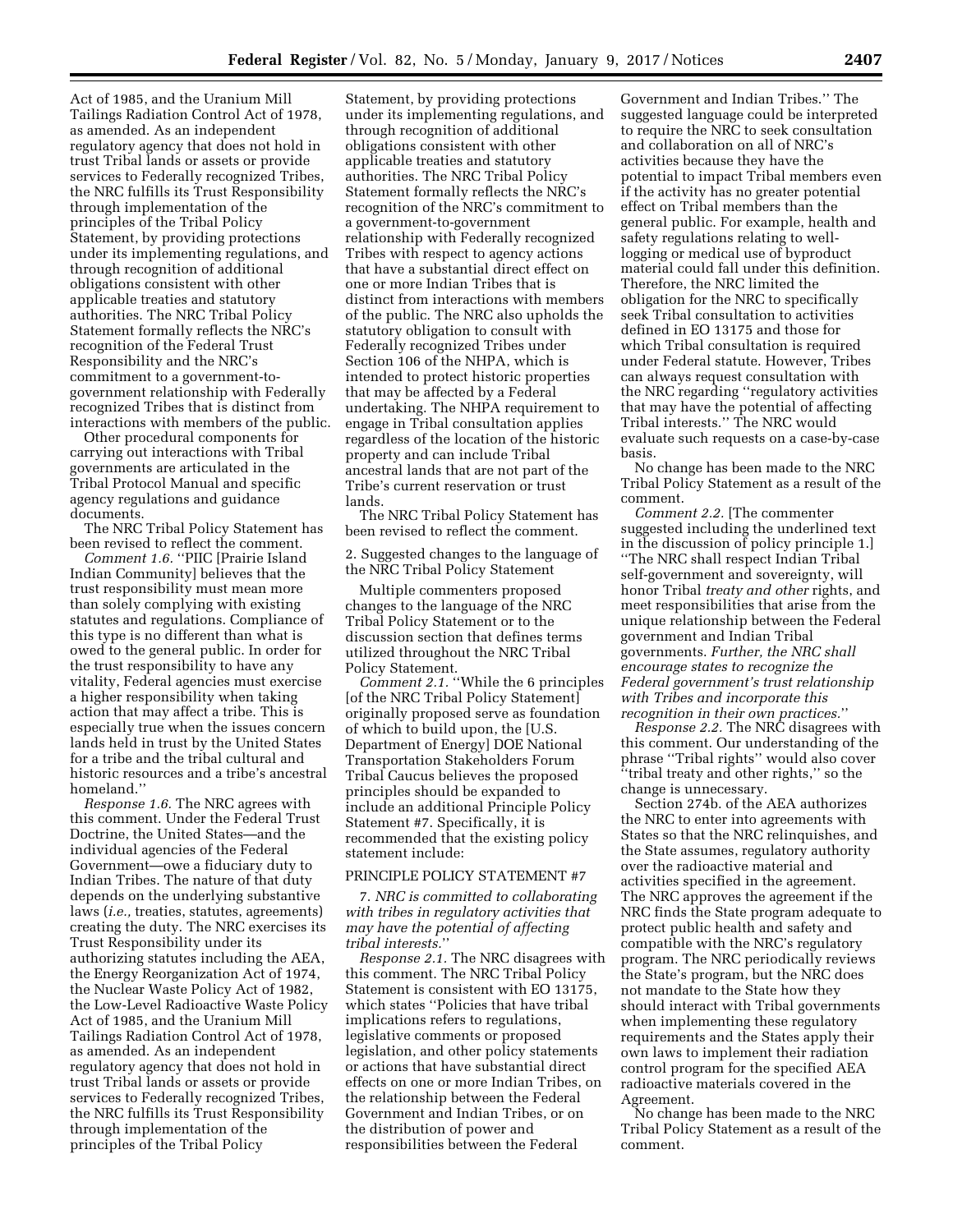*Comment 2.3.* [The commenter suggested including the underlined text in the discussion of policy principle 2, ''The NRC Recognizes and Is Committed to a Government-to-Government Relationship With Indian Tribes.''] ''The NRC recognizes the right of each Indian Tribe to self-governance and supports Tribal sovereignty and selfdetermination. The NRC recognizes Tribal governments as dependent domestic sovereign nations, independent from State governments, with separate and distinct authorities *with inherent sovereign powers over their members and territory.*''

*Response 2.3.* The NRC agrees with this comment. The second sentence of the discussion related to Policy Principle 2 now reads, ''The NRC recognizes Tribal governments as dependent domestic sovereign nations, independent from State governments, with separate and distinct authorities with inherent sovereign powers over their members and territory, consistent with applicable statutes and authorities.''

The NRC Tribal Policy Statement has been revised to reflect the comment.

*Comment 2.4.* [The Commenter suggested including the underlined text in the discussion of policy principle 4, ''The NRC Will Engage in Timely Consultation.''] ''The NRC will provide timely notice to, and consult with, Tribal governments on NRC's regulatory *and non-regulatory* actions that have substantial direct effects on one or more Indian Tribes. Tribal officials may request that the NRC engage in government-to-government consultation with them on matters that have not been identified by the NRC to have substantial direct effects on one or more Indian Tribes. The NRC will make efforts to honor such requests, taking into consideration the nature of the activity at issue, past consultation efforts, available resources, timing issues, and other relevant factors. The NRC will establish early communication and begin consultation at the earliest permissible stage, as appropriate. The NRC will consult in good faith throughout the agency decisionmaking process and develop and maintain *regular and meaningful* effective communication, coordination, and cooperation with Indian Tribes. The NRC representatives for consultations with Tribal officials or representatives will be of an appropriate rank of NRC representatives and level of interaction commensurate with the circumstances *and who shall have decision-making power.* The appropriate level of interaction will be determined by past and current practices, continuing

dialogue between NRC and Tribal governments, and program office consultation procedures.''

*Response 2.4.* The NRC agrees in part and disagrees in part with this comment. The term ''regulatory action'' is used to reflect the scope of the NRC's mission as a regulatory agency, and no change has been made to the existing text. ''Effective communication'' already reflects that communication should be ongoing during the consultation process. The text has been revised to reflect that ''The NRC representatives for consultations with Tribal officials or representatives will be of an appropriate rank and the level of interaction will be commensurate with the circumstances. The appropriate level of interaction will be determined by a discussion between the NRC and Tribal governments, and program office consultation procedures and guidance. Participating Tribal and NRC representatives will serve as respective decisionmakers, based on the established agenda and to the extent possible.''

The NRC Tribal Policy Statement has been revised to reflect the comment.

*Comment 2.5.* [The commenter suggested including the underlined text in the discussion of Policy Principle 5, ''The NRC Will Coordinate with Other Federal Agencies.''] ''The NRC Will Coordinate With Other Federal Agencies *and States.* When the Commission's action involves other Federal agencies *and States,* the NRC will perform its Tribal consultation jointly with other Federal agencies *and States,* as appropriate.''

*Response 2.5.* The NRC agrees in part and disagrees in part with this comment. The NRC coordinates with other Federal agencies and with States, as appropriate, during consultations. For example, when following the regulatory procedures related to the NHPA and National Environmental Policy Act (NEPA) the NRC coordinates with the State by communicating with the State Historic Preservation Officer, who is included as a consulting party under the NHPA, or the State agency regarding State listed species of concern for environmental impact determinations on specific resource areas. The NRC disagrees that Policy Principle 5 should be revised to include States since the Principle is limited to Federal coordination.

No change has been made to the NRC Tribal Policy Statement as a result of the comment.

*Comment 2.6.* ''The ACHP recommends defining *interactions* and using *interactions* consistently throughout the document. In certain cases, *interactions* could be confused

with more formal government to government consultations.''

*Response 2.6.* The NRC agrees with this comment. The definition of interaction has been included in the discussion section of the policy statement to identify activities covered by the term ''interaction.''

The discussion section related to the NRC Tribal Policy Statement has been revised as a result of the comment.

*Comment 2.7.* ''The ACHP recommends defining *substantial direct effects* in order to provide clarity to the NRC's practices addressing Executive Order 13175.''

*Response 2.7.* The NRC disagrees with this comment. The use of ''substantial direct effects'' is consistent with the language used in EO 13175, which also does not define the term. Since the Tribal Policy Statement covers a vast range of regulatory activities, the NRC has not defined ''substantial direct effects'' in the NRC Tribal Policy Statement. The NRC will consider including criteria in future guidance documents to determine whether an activity has a ''substantial direct effect'' on one or more Indian Tribes.

No change has been made to the NRC Tribal Policy Statement as a result of the comment.

*Comment 2.8.* ''The ACHP recommends specifying *outreach* should be done in addition to formal government to government consultation with Native Americans tribes and/or Native Hawaiian Organizations. Also, the NRC should include a definition for *outreach.* Outreach and consultation should be discussed as two separate activities conducted by the NRC.''

*Response 2.8.* The NRC agrees in part and disagrees in part with this comment. The NRC agrees that outreach is distinct from government-togovernment consultation. The NRC Tribal Policy Statement reflects the distinction between outreach and consultation by putting forth two separate and distinct policy principles related to outreach and consultation. In an effort to provide clarification regarding the distinction between outreach and consultation, Policy Principle 3 has been revised.

The NRC agrees that a definition of *outreach* should be included in the Discussion Section in an effort to provide further clarification The purpose of NRC's Tribal outreach can be broad, ranging from participation in standing Tribal meetings hosted by Federal partners and Tribal organizations, to conducting informational meetings related to a licensing project or rulemaking, to an informational webinar. The NRC Tribal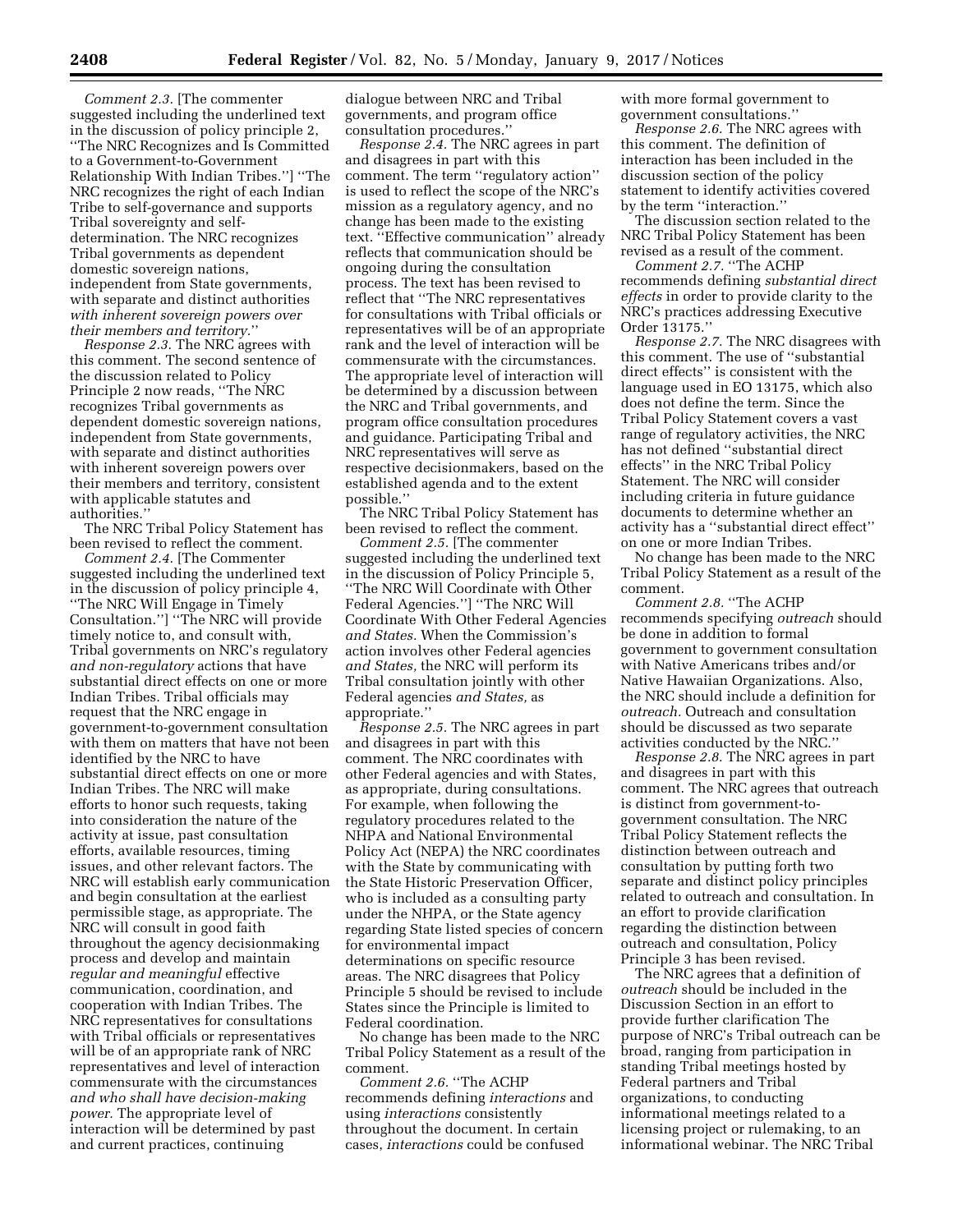liaison team continues to seek new opportunities to engage Tribal representatives.

The NRC disagrees that the NRC Tribal Policy Statement's discussion of outreach should include Native Hawaiian Organizations. The Tribal Policy Statement pertains to consultation with Tribal Governments recognized by the Federally Recognized Indian Tribe List Act of 1994, 25 U.S.C. 479a. (See response to Comment 4.1 for additional information regarding the Native Hawaiian Organizations.)

The NRC Tribal Policy Statement has been revised as a result of the comment.

*Comment 2.9.* ''The ACHP recommends stating [in the discussion of policy principle 4, ''The NRC Will Engage in Timely Consultation''] that it is the federal agency's responsibility to engage in consultation. It is not the tribe's responsibility to request engagement in consultation.''

*Response 2.9.* The NRC agrees in part and disagrees in part with this comment. The NRC agrees that it is its responsibility to initiate consultation when Tribal consultation is required under Federal statute. The discussion of Policy Principle 4 has been revised to clarify that the NRC also engages in consultation when required under Federal statute. However, the NRC disagrees with the suggestion to state specifically in Policy Principle 4 that ''it is the federal agency's responsibility to engage in consultation'' or that ''it is not the tribe's responsibility to request engagement in consultation.'' As stated in Policy Principle 4 the NRC will provide timely notice and consult in good faith with Tribal Governments on NRC regulatory actions that have substantial direct effects on one or more Indian Tribes as well as those regulatory actions for which Tribal consultation is required under Federal statute. In some circumstances, Federally recognized Tribes may request to engage in consultation on matters that have not been identified by the NRC as having substantial direct effects on one or more Indian Tribes or for which Tribal consultation is not required under Federal statute. The NRC can make a good faith effort to invite Tribes to consult, but cannot mandate their participation in the process.

The NRC Tribal Policy Statement has been revised to address this comment, in part.

*Comment 2.10.* ''The Policy and Manual generally reflect the differences between outreach and consultation. However, there are several specific spots, discussed below, where the language is unclear or the terms are used interchangeably. Confusion as to

whether the NRC is engaged in outreach or consultation or the scope of consultation can result in confusion and delay. The Tribes may even get the impression that the NRC is only pretending to consult; see, for example, the eighth bullet on page 6 of the letter from the Seneca Nation of Indians, dated April 1, 2013, in this docket.

'Principles 3 and 4 of the Policy are potentially confusing as they use the terms 'consult' and 'outreach' interchangeably. In addition, these Principles state that they apply to 'regulatory actions' without clarifying whether what is meant are policy setting, rulemaking, issuing guidance, or a licensing action. As reflected in Section 1.D and associated note 25 of the Manual, as a regulatory agency, the NRC fulfills the fiduciary obligation to Tribes by ensuring uniform treatment action in providing protection under its implementing regulations. On the other hand, where the NRC is engaged in setting policy, issuing rules, or providing guidance that directly impact Tribes, consultation on subjects within the scope of the impact may be appropriate where the impact is significant. To minimize confusing ambiguity, the following clarifications are suggested:

# *A. The Policy*

(1) In Principle 3, replace 'consult' with 'inform' in the first sentence and replace 'NRC regulatory actions that have substantial direct impacts on one or more Indian Tribe' with 'NRC regulatory actions, including licensing actions, in which one or more Indian Tribes have an interest.' This clarification ensures that outreach to Indian Tribes will include any regulatory action of interest to a Tribe.''

*Response 2.10.* The NRC disagrees in part and agrees in part with this comment. The NRC recognizes that consultation and outreach are distinct terms that should not be used interchangeably. The NRC disagrees with the proposed changes to Policy Principle 3, but agrees that Policy Principle 3 should be revised to provide greater clarity. ''Consult'' has been removed from the first sentence, but ''regulatory actions that have substantial direct impacts on one or more Indian Tribe'' remains. The NRC Tribal Policy Statement reflects the distinction between outreach and consultation by setting forth two separate and distinct policy principles related to outreach and consultation. In an effort to provide clarification regarding the distinction between outreach and consultation, Policy Principle 3 has been revised. The purpose of NRC's Tribal outreach can be

broad, ranging from participation in standing Tribal meetings hosted by Federal partners and Tribal organizations to conducting informational meetings related to a licensing project or rulemaking to an informational webinar. The NRC Tribal liaison team continues to seek new opportunities to engage Tribal representatives.

The NRC Tribal Policy Statement has been revised as a result of the comment.

*Comment 2.11.* ''In Principle 4, replace 'on NRC's regulatory actions' with 'prior to the NRC issuing policies, rules, or guidance' in the first sentence. This clarification reflects that consultation on NRC licensing actions would generally not be consistent with the NRC's statutory authority. This clarification also harmonizes the Policy with the Presidential directive for agencies to consult on policies with tribal implications, E.O. [Executive Order] 13175, § I(a), Nov. 6, 2000.''

*Response 2.11.* The NRC agrees in part and disagrees in part with this comment. The focus of E.O. 13175 is specifically related to consultation on ''policies that have Tribal implications'' (*i.e.,* ''regulations, legislative comments on proposed legislation, and other policy statements or actions that have substantial direct effects on one or more Indian Tribes''). The revised text proposed by the commenter would harmonize the Policy Statement with the E.O. by replacing the term ''NRC's regulatory actions'' with a specific set of activities that are consistent with the activities covered in the E.O. However, the NRC Tribal Policy Statement covers a broader set of activities than those covered in the EO. Not all NRC Tribal consultation is related to ''policies, rules, or guidance'' as noted in the comment. The NRC licensing actions may also trigger Tribal consultation under other Federal statutes. Therefore, the discussion of Policy Principle 4 has been revised to clarify the broader set of activities covered by the Policy Statement.

The NRC Tribal Policy Statement has been revised to address the comment, in part.

*Comment 2.12.* ''Consistent with the practices of other agencies, the Policy designates an official to facilitate meaningful and timely consultations with Indian Tribes. See generally, E.O. [Executive Order] 13175, § 5(a), Nov. 6, 2000. The designated official is to work with other NRC personnel to ensure Tribal implications have been considered. The conclusions from these intra-agency considerations should be documented in the papers provided to the Commission (SECY papers), much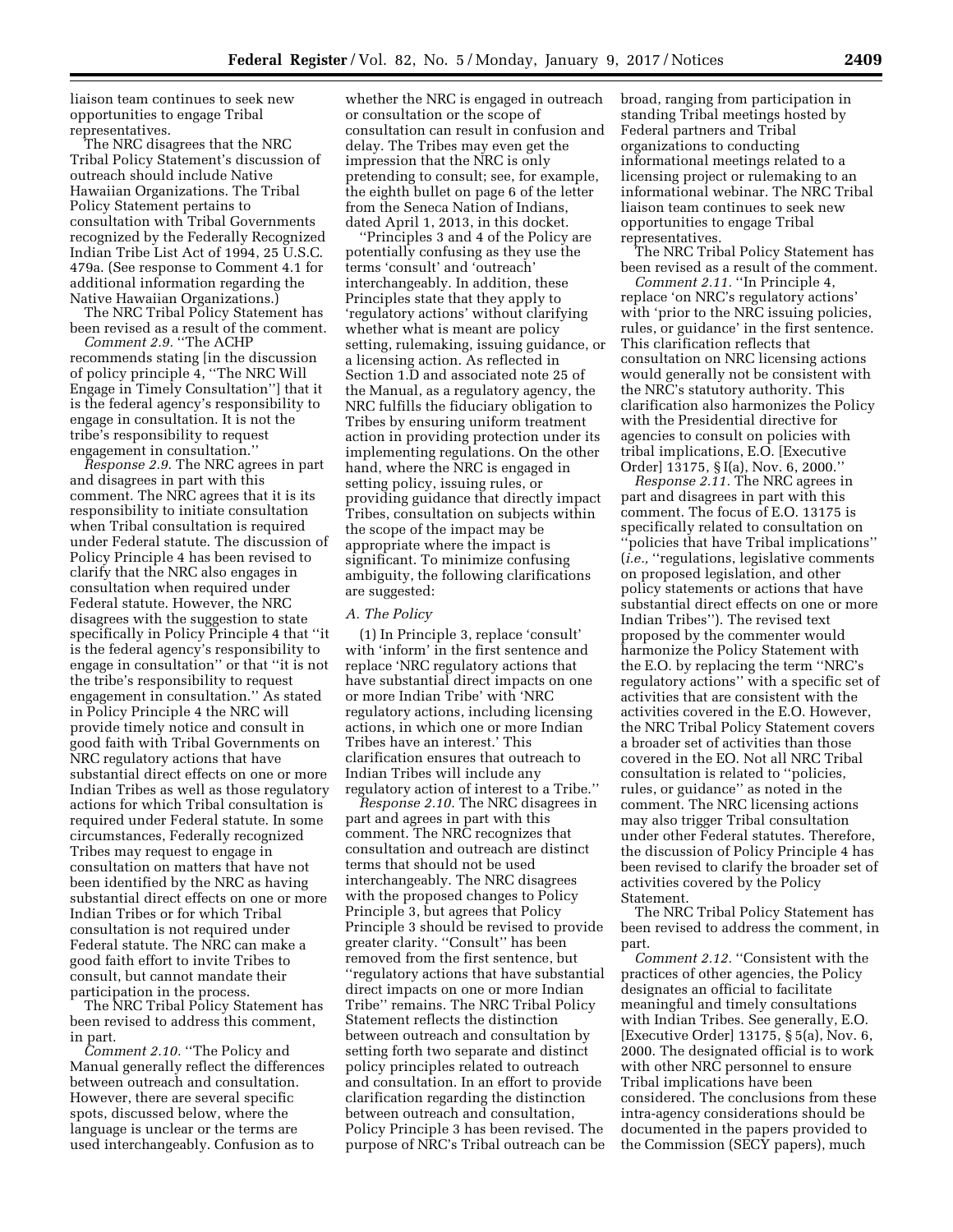the way the conclusions of the Chief Financial Officer or legal office are reflected now. Such documentation would serve to provide timely feedback to the Commission, to be mindful with the resource implications associated with formal Tribal consultations, and to show respect for the solemnity of conducting Tribal consultations on a Government-to-Government basis. Also, the second sentence of the first paragraph under 'Designated Official and Tribal Liaisons' is an ambiguous, run-on sentence that does not clarify that where the NRC is engaged in setting policy, issuing rules, or providing guidance that directly impact Tribes, consultation on subjects within the scope of the impact may be appropriate where the impact is significant as reflected in Comment 2, above. It is suggested that sentence be split into four sentences that read:

*The designated Official shall ensure that agency program personnel have considered the Tribal implications related to their responsibilities within the NRC's scope of jurisdiction. Where programs, policies, rulemaking or guidance are proposed to the Commission, the conclusions from review of these considerations shall be briefly discussed; specifically whether or not there potentially are direct effects on one or more Indian Tribes. The designated official shall facilitate meaningful and timely consultation concerning the development, administration, and enforcement of NRC's policy, rulemaking, or guidance actions that have a substantial direct effect on one or more Indian Tribes, including obtaining Commission approval to initiate formal consultation with one or more Indian Tribes on subjects within the scope of such substantial direct effects. Prior Commission approval to initiate consultation is not required where consultation is required by a Federal statute.*''

*Response 2.12.* The NRC agrees in part and disagrees in part with this comment. The NRC agrees that the ''designated official'' should be involved in regulatory actions that have Tribal implications, but disagrees with the commenter's suggested edits and related implications. Some of the commenter's proposed language would introduce procedures that are not appropriate for a high-level policy statement. The NRC would consider developing specific procedures in a future guidance document. Regulatory actions involving Tribal consultation, would be reviewed by the Office of the Executive Director for Operations, including the designated official, before being sent to the Commission. The NRC Tribal Policy Statement identifies the Deputy Executive Director for Materials, Waste, Research, State, Tribal, Compliance, Administration, and Human Capital

Programs as the ''designated official'' for purposes of the NRC Tribal Policy Statement, and not pursuant to E.O. 13175, as noted by the commenter. The NRC agrees that the second sentence of the section titled, ''Designated Officials and Tribal Liaisons,'' referenced by the commenter should be restructured and has divided it into two sentences.

The NRC Tribal Policy Statement has been revised to reflect part of the comment.

#### 3. Outreach and Consultation

Multiple commenters provided input related to the use of the terms ''outreach'' and ''consultation'' in the policy principles of the NRC Tribal Policy Statement.

*Comment 3.1.* ''The NTAA [National Tribal Air Association] supports Principle No. 3 which provides:

The NRC Will Conduct Outreach to Indian Tribes.

The NRC will consult and coordinate with Indian Tribes, as appropriate, related to its regulatory actions with Tribal implications and will seek additional opportunities for general outreach. The NRC will participate in national and regional Tribal conferences and summits hosted by Federal agencies and Tribal organizations, and will seek Tribal representation in NRC meetings and advisory committees concerning NRC regulatory actions that have substantial direct effects on one or more Indian Tribes.

While the NTAA supports Principle No. 3, it does not find that current NRC outreach to Indian Tribes is being done or happening in a timely manner. For example, apart from some local efforts, the NTAA is unaware of any venue where Tribes are being brought together to discuss radiation issues and air quality impacts from the nuclear program. The NTAA finds that NRC must be more diligent in conducting outreach on all issues as they are brought to the attention of the NRC by Tribes, the NTAA, or other Tribal organizations.''

*Response 3.1.* The NRC agrees in part and disagrees in part with this comment. The NRC agrees with the commenter's support of the NRC Tribal Policy Principle 3. The NRC disagrees that the NRC has not conducted outreach to Indian Tribes in a timely manner. While the NRC has not hosted particular meetings to bring Tribes together to discuss radiation issues and air quality impacts from the nuclear program, the NRC has participated in national and regional Tribal conferences and summits hosted by Federal agencies and Tribal organizations. Additionally, the NRC has provided instructor-led

training sessions at multiple Tribal Colleges and Universities to inform Tribes regarding NRC's mission, basic health physics, radiation safety, and environmental review. The NRC will continue to provide training, as needed, to Tribes who are affected by regulated activities and will seek outreach opportunities.

No change has been made to the NRC Tribal Policy Statement as a result of the comment.

*Comment 3.2.* "Principle No. 4: Development of a Consultation Plan. The NTAA recommends that Principle No. 4 require the NRC to also develop a comprehensive Tribal consultation plan for NRC regulatory and nonregulatory actions having potentially substantial direct effects on one or more Indian Tribes. Although Tribes consider consultation to be very important, Tribes have limited resources and time to expend on it. The NRC must be sensitive to this fact and make every effort to provide Tribes with any additional resources and assistance that they might require to engage in effective consultation. Some recommendations to help the NRC to conduct effective consultation with Tribes include:

1. Develop guidance on how the NRC intends to assure that consultation meetings result in meaningful dialogue rather than simply pro forma consultation;

*2. Assign a Tribal liaison to* the specific NRC action who has extensively worked with Tribes on similar issues; and

3. Provide adequate time to Tribes to review and provide comments concerning proposed NRC actions well beyond the 30- to 60-day periods provided to the public to make its comments.''

*Response 3.2.* The NRC disagrees in part and agrees in part with this comment. The NRC staff has developed an implementation plan that will be revised to reflect the final NRC Tribal Policy Statement. The NRC disagrees that Policy Principle 4 should state specifically that the NRC has to develop a comprehensive Tribal consultation plan for NRC regulatory and nonregulatory actions having potentially substantial direct effects on one or more Indian Tribes. The NRC agrees that the NRC should consider development of consultation plans for actions that have substantial direct effects on one or more Indian Tribes as well as those regulatory actions for which Tribal consultation is required under Federal statute, in an effort to promote more effective consultations. The NRC Tribal liaison staff will continue to work in conjunction with program office staff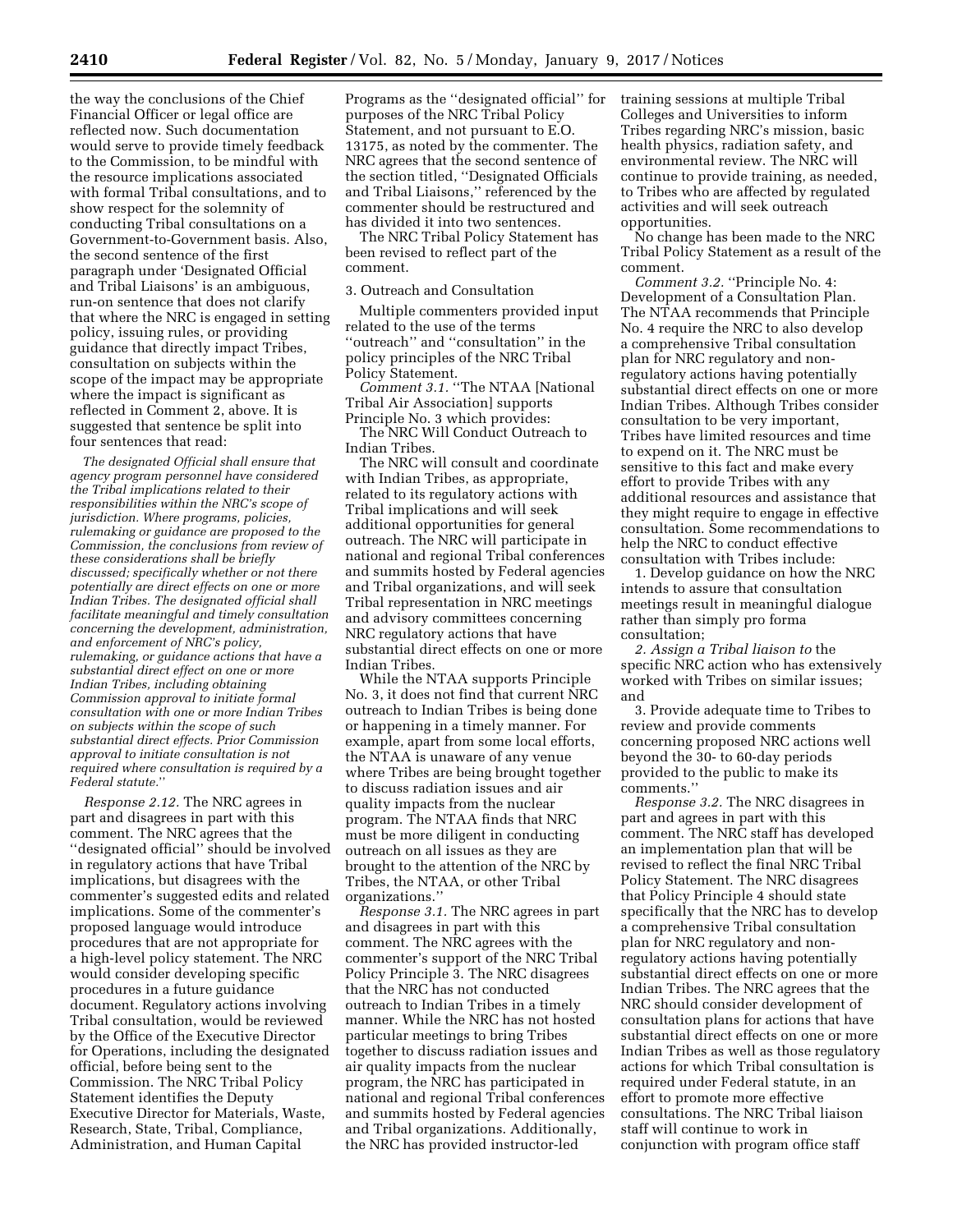during licensing and other regulatory actions, and may be assigned to specific sites or actions, as resources and staffing permit. The NRC strives to establish an effective consultation process and will consider time allowed for Tribal engagement, including Tribal review and comment of relevant documents, on a case by case basis, as appropriate, during the regulatory process.

No change has been made to the NRC Tribal Policy Statement as a result of the comment.

*Comment 3.3.* ''Further, the NRC must engage in government-to-government consultation with individual Tribes and not groups of Tribes which might occur as part of an outreach session at a conference or other similar gathering. Such a consultation approach is necessary for a number of reasons. First, it provides for more candid conversations between the individual Tribe and NRC than would occur otherwise during a group meeting. Second, each Tribe's circumstances are unique and must be treated as such by the NRC. A group meeting of Tribes would only give short shrift to these circumstances. Third, most cultural resources information is protected from release under statutory exemptions to the Freedom of Information Act. Discussion of such information by an individual Tribe as part a group meeting of Tribes risks its release to the general public and potentially endangers Tribal cultural sites and practices. Finally, the subject matter may be so unique that government-to-government consultation between the individual Tribe and NRC provides the best opportunity for a resolution to the situation versus a group meeting of Tribes where any number of Tribal issues could be discussed in a finite period of time.''

*Response 3.3.* The NRC agrees with this comment. The NRC does not consider outreach during a conference to be consultation. The NRC will make an effort to engage Tribes on a government-to-government basis, and will consider whether it is more appropriate to consult individually or simultaneously with multiple Tribes, on a case-by-case basis, taking into consideration site-specific facts, resource limitations, and preference of consulting Tribes.

No change has been made to the NRC Tribal Policy Statement as a result of the comment.

*Comment 3.4.* ''The NRC will consult and coordinate with Indian Tribes, as appropriate, related to its regulatory actions with Tribal implications and will seek additional opportunities for general outreach. The NRC will participate in national and regional

Tribal conferences and summits hosted by Federal agencies and Tribal organizations, and will seek Tribal representation in NRC meetings and advisory committees concerning NRC regulatory actions that have substantial direct effects on one or more Indian Tribes.

'Attending major tribal conferences and meetings is an excellent way of interacting with Indian tribes. As well, NRC staff should endeavor to attend meetings of other federal agencies that attract tribal representatives.

''. . . [I]t is important to recognize that while there might not be delineated reservation or Trust lands in a given area that does not necessarily mean that there are no tribes interested in or impacted by NRC regulatory actions. Many tribes were forcibly removed from their ancestral lands or ceded vast tracts of land to the federal government through treaties and have retained or reserved rights (fishing, hunting, gathering) for these lands or these lands contain archaeological, cultural or historical resources, including important sacred sites.''

*Response 3.4.* The NRC agrees with this comment. The NRC agrees that attending conferences and meetings is an effective way of engaging Tribes and that the NRC staff should attend meetings held by other Federal agencies that attract Tribal representatives. The NRC staff participates in Tribal meetings hosted by other Federal agencies, including conferences hosted by the U.S. Environmental Protection Agency, the U.S. Department of Energy, and the U.S. Department of Transportation, along with meetings hosted by inter-Tribal organizations, including the National Congress of American Indians. The NRC also agrees that Tribes may have an interest in areas that do not have current reservation or trust lands. The current location and geographic proximity to NRC regulated sites is not the sole consideration of the NRC when engaging in outreach with Tribes. The NRC also considers whether there are Tribes that have historic and cultural ties to the land in question.

No change has been made to the NRC Tribal Policy Statement as a result of the comment.

*Comment 3.5.* [The Commenter provided input specific to policy principle 4, ''The NRC Will Engage in Timely Consultation.''] ''Early and frequent consultation must be the cornerstone of the government-togovernment relationship. Publishing a notice in the **Federal Register** is not consultation. It should be noted that sometime the consultative process can take time.''

*Response 3.5.* The NRC agrees with this comment. The definition of ''consultation'' and Policy Principle 4 have been revised to provide further clarification. The revisions clarify that consultation is a process and may include, but is not limited to, providing for mutually-agreed protocols, timely communication, coordination, cooperation, and collaboration and provides opportunities for appropriate Tribal officials or representatives to meet with NRC management or staff to achieve a mutual understanding between the NRC and the Tribes of their respective interests and perspectives.

No change has been made to the NRC Tribal Policy Statement as a result of the comment.

4. NRC's Government-to-Government Relationship With Tribes

*Comment 4.1.* ''The ACHP recommends including Alaska Natives and Native Hawaiians in the NRC Tribal Policy Statement and the Tribal Protocol Manual. The NRC is responsible for licensing materials in Alaska and Hawaii. Additionally, the NRC should avoid homogenizing Native American tribes and reference Native American communities [in the Tribal Protocol Manual], not the Native American community.''

*Response 4.1.* The NRC disagrees in part and agrees in part with this comment. The NRC disagrees that the NRC Tribal Policy Statement should include Native Hawaiian Organizations. The NRC Tribal Policy Statement and Tribal Protocol Manual pertain to consultation with Tribal governments recognized by the Federally Recognized Indian Tribe List Act of 1994, 25 U.S.C. 479a. The definition of Indian Tribe includes Alaska Native Tribes. The United States has recognized and implemented a special political and Trust Responsibility with the Native Hawaiian community through programs and services that are, in many respects, analogous to, but separate from the programs and services enacted for Federally recognized Indian Tribes. However, Native Hawaiian Organizations are not governmental entities. As a result, Native Hawaiian Organizations are not covered by the NRC Tribal Policy Statement. The NRC does comply with statutory obligations to consult with Native Hawaiian Organizations. For example, the NRC consults with Native Hawaiian Organizations, as appropriate, under Section 106 of the NHPA.

The NRC agrees with the comment, ''the NRC should avoid homogenizing Native American Tribes'' and recognizes distinctions between Federally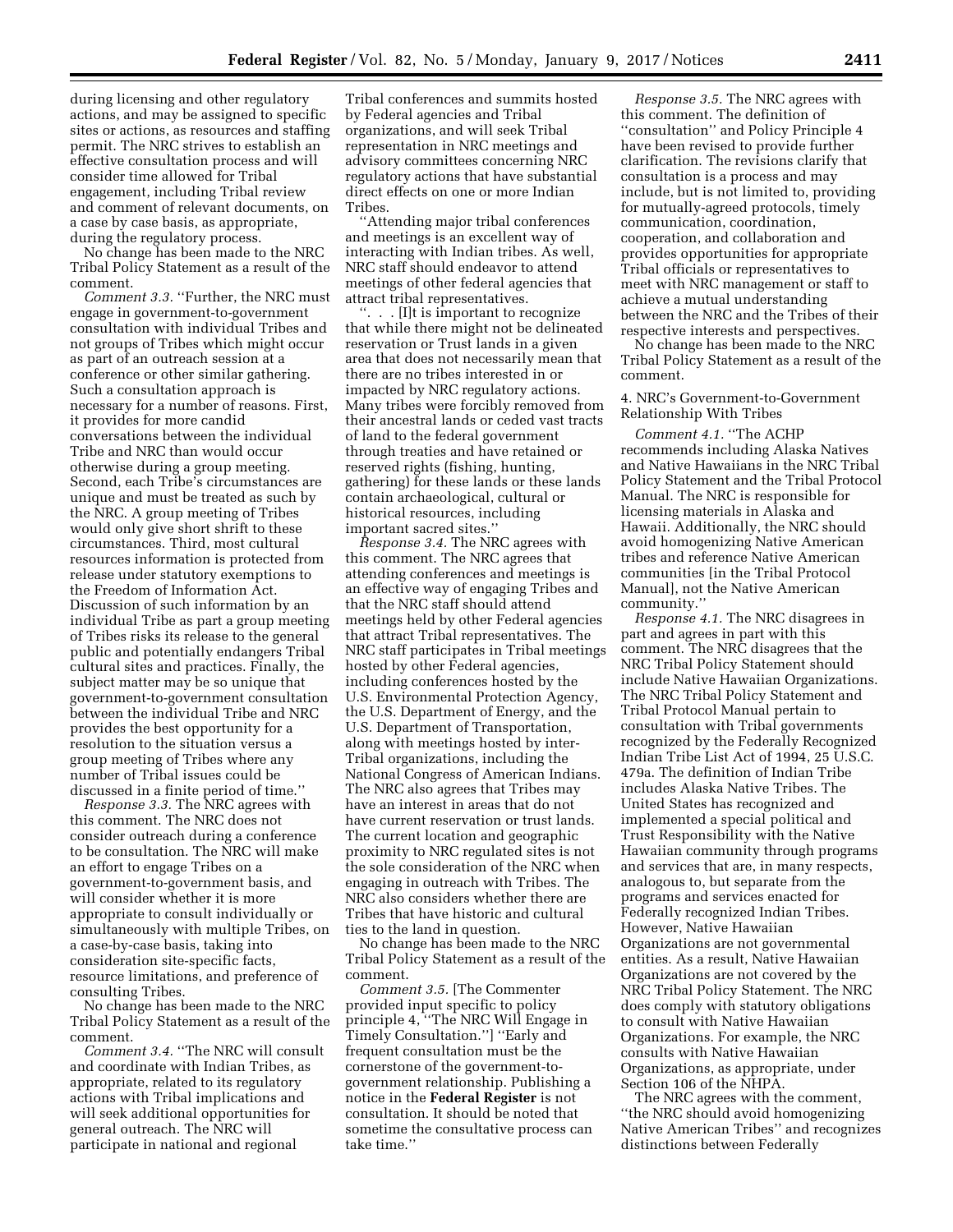recognized Tribes, as noted in the Tribal Protocol Manual. The Tribal Protocol Manual has been revised to reflect the suggested change from ''community'' to ''communities.''

No change has been made to the NRC Tribal Policy Statement as a result of the comment.

*Comment 4.2.* ''Taken together, both the Tribal Protocol Manual and the NRC Tribal Policy Statement (and their respective **Federal Register** notices) provide important historical information, such as various treaties, Congressional Acts affecting Indian tribes and rights, and a discussion of the Federal Trust Responsibility. This information provides the proper historical context critical to understanding the unique relationship federally recognized Indian Tribes have with the Federal Government. This point is underscored in the Tribal Protocol Manual, which notes that Indian tribes are not the public or special interest groups, but are, in fact, governments. This point is important in understanding why tribes desire to have a government-to-government relationship with the NRC and do not wish to be considered 'stakeholders'.'

*Response 4.2.* The NRC agrees with this comment. The NRC Tribal Policy Statement and Tribal Protocol Manual underscore the NRC's commitment to a government-to-government relationship with Indian Tribes. The NRC Tribal Policy Statement formalizes the NRC's commitment to engaging Indian Tribes on a government-to-government basis, providing opportunities for participation in the NRC's regulatory process beyond those available to members of the general public or interested stakeholders, consistent with the principles articulated in E.O. 13175.

No changes were made to the NRC Tribal Policy Statement or Tribal Protocol Manual as a result of the comment.

*Comment 4.3.* [The commenter provided input on policy principle 2, ''The NRC Recognizes and Is Committed to a Government-to-Government Relationship with Indian Tribes.'']

'It should be noted that there are differences among tribes and that there is no 'one size, fits all' approach when it comes to interacting with and understanding Indian tribes. Each tribe is unique and should be treated as such. There should not be a 'standard process' as recommended by some commenters.''

*Response 4.3.* The NRC agrees with this comment. The NRC recognizes distinctions between Federally recognized Tribes, as noted in the Tribal Protocol Manual. The NRC Tribal Policy Statement does not prescribe a

''standard process'' for interacting with Tribes. Instead, it identifies policy principles that guide the NRC's interactions with Indian Tribes.

No changes were made to the NRC Tribal Policy Statement as a result of the comment.

# 5. Additional Comments

*Comment 5.1.* ''The Nuclear Regulatory Commission should look to the policies and practices of the Environmental Protection Agency [EPA] in developing its relationship with tribal governments. In particular, the EPA identified certain tribal governments to be granted with the same treatment as states, allowing the tribes to have primacy in civil jurisdiction with regards to enforcement of EPA regulations on tribal lands. The NRC should consider implementing a similar policy with some or all tribal governments.''

*Response 5.1.* The NRC disagrees with this comment. Unlike States, the AEA does not authorize Tribal governments to assume regulatory authority over AEA radioactive material. However, the NRC has treated Federally recognized Tribes in a similar manner to States in some instances. For example, Tribal governments can participate in a program to receive advance notification of shipments of certain types of radioactive material and spent nuclear fuel under the Tribal Advance Notification Rule.

No change has been made to the NRC Tribal Policy Statement as a result of the comment.

*Comment 5.2.* ''NRC needs to be committed to the Tribal Policy Statement. If not, policies can be easily side-stepped. NRC needs to implement these policies.''

*Response 5.2.* The NRC agrees with this comment. The Commission approved a Tribal Policy Statement Implementation Plan in March 2015 (ADAMS Accession No. ML15078A039), which aligns the agency's Tribal activities with policy principles in the NRC Tribal Policy Statement. The NRC staff will utilize the plan to implement the NRC Tribal Policy Statement, and will update it, as appropriate.

No change has been made to the NRC Tribal Policy Statement as a result of this comment.

*Comment 5.3.* ''The NRC should encourage tribal participation on working groups.''

*Response 5.3.* The NRC agrees with this comment. The NRC will consider inviting Tribes to participate on working groups related to regulatory actions that have substantial direct effects on one or more Indian Tribes, as appropriate.

No change has been made to the NRC Tribal Policy Statement as a result of the comment.

*Comment 5.4.* "As subject-matter experts, the NRC will invite tribal representatives to participate on working groups developed for those activities that have the potential of impacting tribal interests, including but not limited to: Integrated Performance Evaluation Program [(IMPEP)] Reviews, Rule-making and other related activities impacting our tribal governments.''

*Response 5.4.* The NRC disagrees in part and agrees in part with this comment. The NRC disagrees with the threshold for Tribal working group participation set by the commenter's language, ''for those activities that have the potential of impacting Tribal interests.'' The NRC agrees that it may invite Tribal representatives to participate on working groups on matters that have substantial direct effects on one or more Indian Tribes, as appropriate. This is consistent with Policy Principle 3 on the NRC outreach to Indian Tribes, which states ''The NRC will encourage Tribal governments to communicate their preferences to NRC staff during outreach activities and will seek to provide information about opportunities for Tribal participation in NRC meetings and advisory committees concerning NRC regulatory actions that have substantial direct effects on one or more Indian Tribes, as appropriate.'' Because the NRC does not have statutory authority to enter into agreements with Tribes like it does with States, Tribal government employees cannot participate in IMPEP Reviews as a review team member in the same manner as an Agreement State government employee. However, IMPEP reports are publically available and meetings are open to the public.

No change has been made to the NRC Tribal Policy Statement as a result of the comment.

*Comment 5.5.* "Further, the NRC will present a yearly report to tribal organizations describing all agency undertakings involving or relating to Indian Tribes.''

*Response 5.5.* The NRC disagrees with this comment. The NRC has no current plans to present an annual report describing ''all agency undertakings involving or relating to Indian Tribes.'' As part of the NRC Tribal Policy implementation Plan, the NRC staff prepares an annual report of the agency's implementation of the NRC Tribal Policy Statement, including some of the agency's Tribal-related interactions. While the report is intended for internal use, it will be available on the NRC's public Web site.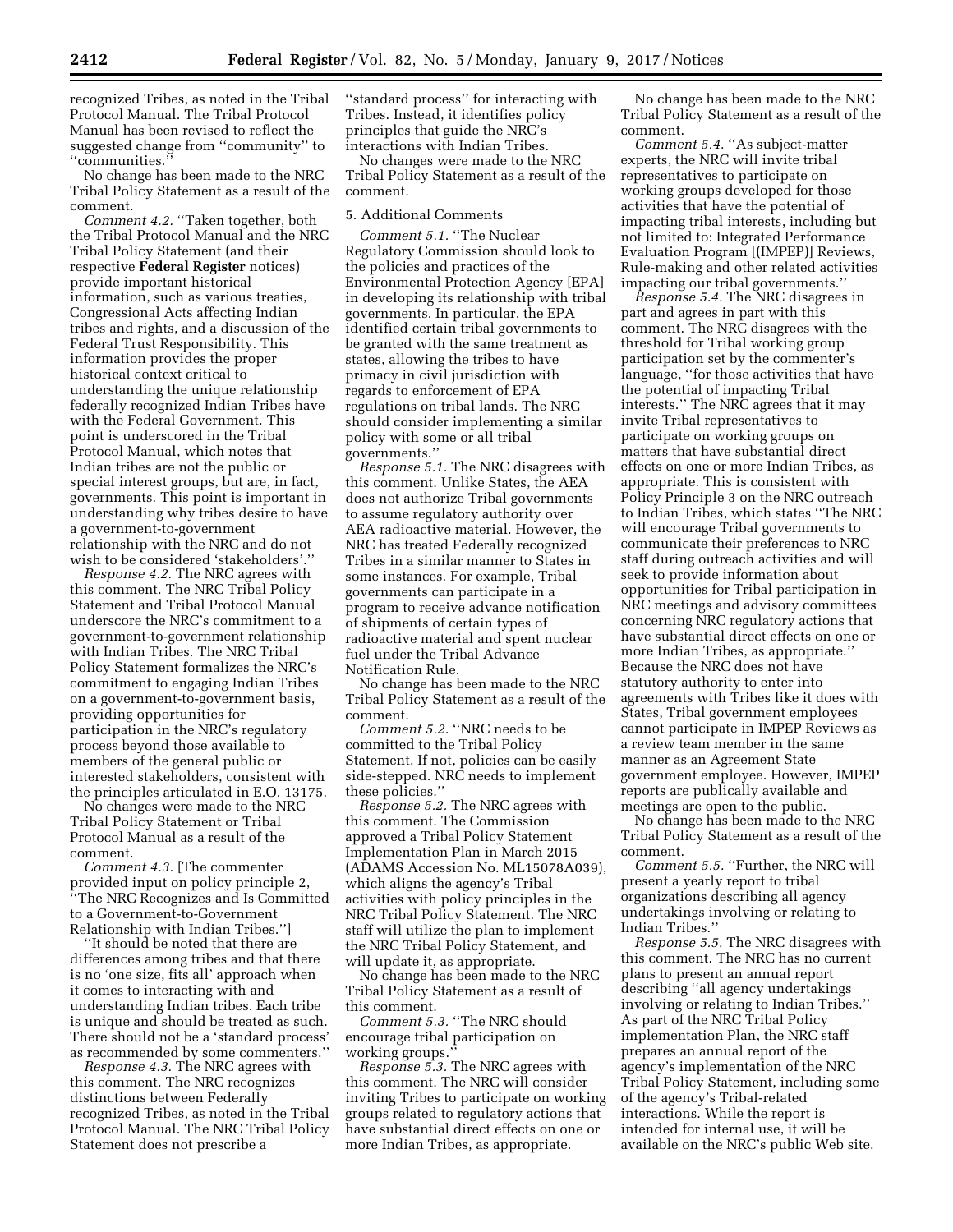It will also be available in hardcopy, upon request.

No change has been made to the NRC Tribal Policy Statement as a result of the comment.

*Comment 5.6.* ''Yes, extend the comment period.''

*Response 5.6.* The NRC agrees with this comment. The comment period was extended for the NRC Tribal Policy Statement from 120 days to 180 days. The NRC considers comments received after the end of the comment period if it is practical to do so, but the NRC is able to assure consideration only for comments received on or before the comment period closes.

No changes were made to the NRC Tribal Policy Statement as a result of the comment.

*Comment 5.7.* ''We believe that the key to effectively implementing the Tribal Policy Statement is via actions that will protect Indian people, lands, and resources. Toward that end, an evaluation of existing staff guidance is a strong start. This evaluation should not be limited to the Tribal Protocol Manual, but all NRC staff guidance.''

*Response 5.7.* The NRC agrees with this comment. The NRC staff has reviewed numerous agency and officelevel guidance documents to determine if changes were necessary before the Commission approves the final NRC Tribal Policy Statement, ensuring that the guidance documents are consistent with policy principles in the NRC Tribal Policy Statement. The NRC will revise guidance, as needed, to reflect the policy principles of the final NRC Tribal Policy Statement.

No change has been made to the NRC Tribal Policy Statement as a result of the comment.

*Comment 5.8.* ''We suggest that the NRC work with a number of tribes, representing a cross-section of NRC regulatory activities, as well as the Bureau of Indian Affairs (BIA) to gain a better understanding of Indian land tenure and the potential consequences of contamination to Indian lands.

''We understand that the NRC may possibly be developing a guidance document pertaining to the National Historic Preservation Act (NHPA) Section 106 consultation. We applaud this effort. We recommend that the NRC work with tribes, the Advisory Council on Historic Preservation (ACHP), industry (limited participation), and possibly other federal agencies to develop this guidance document.

''Finalizing and fully implementing the Tribal Protocol Manual will also help NRC staff to be informed on tribal issues. Training, awareness, and

continuity of staff are also key elements of an effective tribal program.''

*Response 5.8.* The first part of this comment related to Indian land tenure is out of scope of the NRC Policy Statement. The NRC Tribal Policy Statement is an agencywide, high-level document that encompasses a broad range of NRC Tribal interactions, consultation, and outreach. NRC disagrees in part and agrees in part with the remainder of the comment. The NRC is in the process of finalizing NHPA Section 106 guidance for uranium recovery licensing. The NRC sought input from NRC Staff, ACHP, Tribal governments, industry representatives, and members of the public. The NRC published the draft Interim Staff Guidance, FSME–ISG–02, ''Guidance for Conducting the Section 106 Process of the National Historic Preservation Act for Uranium Recovery Licensing Actions,'' for public review and comment on June 18, 2014 (79 FR 34792). On September 3, 2014, the NRC extended the comment period (79 FR 52374). The NRC staff is in the process of developing the final program specific guidance. The NRC staff has reviewed staff guidance documents and concluded that no guidance documents directly contradict the NRC Tribal Policy Statement. The NRC staff review identified documents that will need to be revised to be consistent with the final NRC Tribal Policy Statement. Guidance will be updated as scheduled, and will incorporate the final NRC Tribal Policy Statement, as appropriate. The NRC staff has also developed and implemented a Tribal cultural sensitivity training that is available agencywide.

No change has been made to the NRC Tribal Policy Statement as a result of the comment.

#### 6. Out of Scope Comments

*Comment 6.1.* ''We have reviewed the comment letters submitted in 2013 by other entities on the Tribal Protocol Manual (most notably those representing the uranium mining industry) and found the comments to be self-serving, ill-informed and insensitive [to] tribal history, culture and tradition. These commenters complained that the Section 106 process was 'too cumbersome, time consuming, and costly for the uranium recovery industry' and that the pace of the consultation should be accelerated and standardized. Moreover, the commenters suggested that the NRC should not be making an exhaustive effort to identify all potentially impacted Indian tribes. In other words, hurry up and get it done!

The NRC has an obligation under the NHPA to ensure that its actions do not have adverse impacts. The NRC also has an obligation to federally recognized Indian tribes.

With regard to tribes delaying the process or lacking incentive to work with the NRC, it should be noted that it can be a burden (financially and technically) to effectively participate in NRC proceedings.''

*Response 6.1.* This comment is out of scope of the NRC Tribal Policy Statement because the comment centers on specific statutory requirements to consult with Tribes under NHPA. The NRC Tribal Policy Statement is an agencywide, high-level document that encompasses a broad range of NRC Tribal interactions, consultation, and outreach. It does not prescribe procedural requirements for fulfilling NHPA consultation requirements. The NRC upholds all statutory obligations to consult with Federally recognized Tribes, including consultation responsibilities under the NHPA and NEPA.

No change has been made to the NRC Tribal Policy Statement as a result of the comment.

*Comment 6.2.* ''The NEPA process (for either [an] EA [environmental assessment] or EIS [environmental impact statement]) does not ensure that environmental issues and concerns identified by the impacted tribes will be addressed adequately, as EA's or EIS's are disclosure tools that do not and cannot offer remedies or mitigation. It is through the NRC's Atomic Safety and Licensing Board (ASLB) adjudicatory process that identified issues can be addressed (if the Board admits the affected tribe as an intervener because the tribe has articulated a deficiency with an application before the NRC). Achieving intervener status is a difficult and costly undertaking, given the high legal and regulatory standards to be met. Nevertheless, this is a huge barrier that many tribes cannot overcome and this should be recognized a severe limitation to effective participation by any tribes impacted by NRC licensing actions.''

*Response 6.2.* This comment is out of scope of the NRC Tribal Policy Statement. The NRC Tribal Policy Statement is an agency-wide, high-level document that encompasses a broad range of NRC Tribal interactions, consultation, and outreach. It does not prescribe procedural requirements for fulfilling NEPA Tribal consultations. The process for achieving intervenor status before an NRC Atomic Safety and Licensing Board (or other NRC adjudicator) is outside the scope of the NRC Tribal Policy Statement. Under the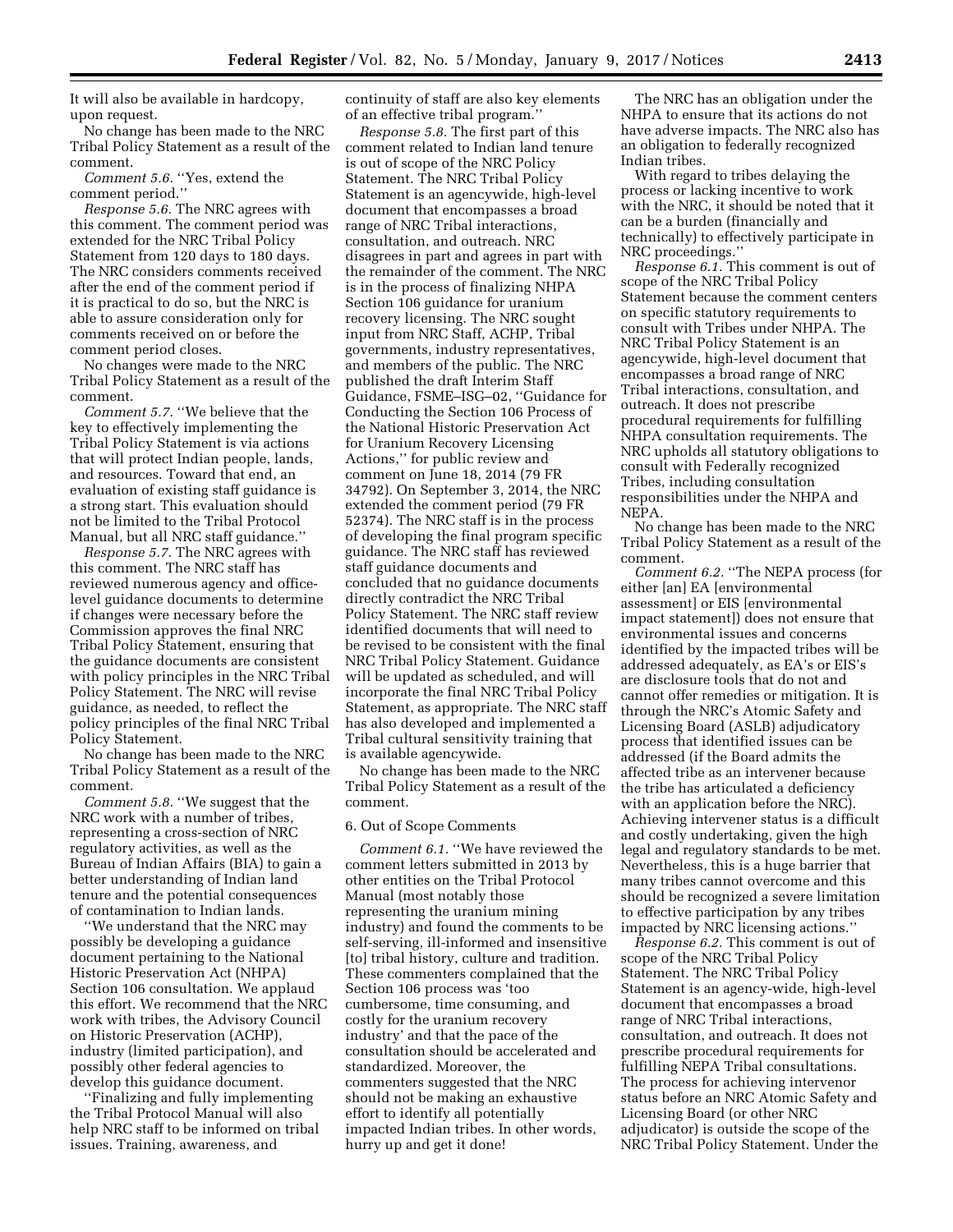NRC Tribal Policy Statement, the NRC will provide timely notice and consult in good faith with Tribal governments on NRC's regulatory actions that have substantial direct effects on one or more Indian Tribes. In addition, Tribes will have the opportunity to raise environmental, historic, and cultural issues during the NEPA environmental review and NHPA process. This process provides an additional opportunity to address the Tribe's concerns with a proposed licensing action. Good faith efforts to consult with Indian Tribes under the NRC Tribal Policy Statement or during the NEPA and NHPA review process may also have the potential to resolve issues outside the hearing process.

No change has been made to the NRC Tribal Policy Statement as a result of the comment.

*Comment 6.3.* ''In 2013, the NRC finalized its advance notification rule (10 CFR 71.97) that allows Indian tribes to receive advance notification of shipments of irradiated reactor fuel through reservation land (not Trust lands). To participate, interested tribes must 'opt in' and complete safeguards training. Although the NRC was very flexible with some of the prerequisites, the fact that no tribe is currently participating in this pre-notification program should cause the NRC to pause and ask why. It could be that it is just too cumbersome for the tribes to participate, due to a lack of resources (staff, financial, etc.) or competing priorities for resources.''

*Response 6.3.* This comment is out of scope of the NRC Tribal Policy Statement. The NRC Tribal Policy Statement is an agencywide, high-level document that encompasses a broad range of NRC Tribal interactions, consultation, and outreach. The Tribal Advance Notification Rule amended NRC regulations to require licensees to provide advance notification to participating Federally recognized Tribal governments regarding shipments of irradiated reactor fuel and certain types of nuclear waste for any shipment that passes within or across their reservations (77 FR 34194). After reviewing public comments received during the development of the Tribal Advance Notification Rule, the NRC staff concluded that Tribes should have the option of whether to opt into the program because the program requires training, certain equipment, and has civil and criminal penalties for noncompliance. As of July of 2016, one Indian Tribe completed the process of enrolling in the Tribal Advance Notification Program. A list of participating Tribes is maintained on

the NRC Web site at *[http://www.nrc.gov/](http://www.nrc.gov/about-nrc/state-tribal/tribal-advance-notification.html#tribes)  [about-nrc/state-tribal/tribal-advance](http://www.nrc.gov/about-nrc/state-tribal/tribal-advance-notification.html#tribes)[notification.html#tribes.](http://www.nrc.gov/about-nrc/state-tribal/tribal-advance-notification.html#tribes)* 

No change has been made to the NRC Tribal Policy Statement as a result of the comment.

*Comment 6.4.* ''Principle No. 4: An Example of Lack of Implementation. In 2012, the NRC proposed an Advance Notification Rule, by which Indian Tribes would receive advance notification of shipments of irradiated reactor fuel and other nuclear wastes transported across their reservations. (''Tribal Advance Notification'' at *[http://](http://www.nrc.gov/about-nrc/state-tribal/tribal-advance-notification.html#def)  [www.nrc.gov/about-nrc/state-tribal/](http://www.nrc.gov/about-nrc/state-tribal/tribal-advance-notification.html#def) [tribal-advance-notification.html#def](http://www.nrc.gov/about-nrc/state-tribal/tribal-advance-notification.html#def)*  (last visited on April 12, 2015).)

''Yet, the NRC claims that 'there are no tribes that have the prerequisite required to receive advance notifications.' (''Tribal Advance Notification'' at *[http://www.nrc.gov/](http://www.nrc.gov/about-nrc/state-tribal/tribal-advance-notification.html#defl) [about-nrc/state-tribal/tribal-advance](http://www.nrc.gov/about-nrc/state-tribal/tribal-advance-notification.html#defl)[notification.html#def](http://www.nrc.gov/about-nrc/state-tribal/tribal-advance-notification.html#defl)*l (last visited on April 12, 2015).)

'Nuclear waste is being transported through a number of reservations weekly by unmarked trucks (*e.g.,*  missing placards) and Indian Tribes of these reservations have not been made privy to the transportation schedules for the waste. Knowing the schedule would enable Tribes to protect their reservation environments by having emergency response teams in place in case of any accidental waste releases. Regardless of whether Tribes meet the aforementioned prerequisite, the NRC should still be actively consulting with Tribes on shipments across their reservations and other NRC actions having potentially substantial air quality and other direct effects on one or more Tribes.

''The NTAA has also seen several inconsistencies in the reporting of the number of regulated facilities in Indian Country. The NTAA finds that, an update of NRC's maps or inventories of regulated facilities, would help the NRC to more effectively contact and identify Tribes about NRC regulatory and nonregulatory actions having substantial air quality and other direct effects on one or more Tribes.''

*Response 6.4.* This comment is out of scope of the NRC Tribal Policy Statement in part. The NRC Tribal Policy Statement is an agencywide, high-level document that encompasses a broad range of NRC Tribal interactions, consultation, and outreach. The Tribal Advance Notification Rule amended NRC regulations to require licensees to provide advance notification to participating Federally recognized Tribal governments regarding shipments of irradiated reactor fuel and certain types of nuclear waste for any shipment

that passes within or across their reservations (77 FR 34194). After reviewing public comments received during the development of the Tribal Advance Notification Rule, the NRC staff concluded that Tribes should have the option of whether to opt into the program because the program requires training, certain equipment, and has civil and criminal penalties for noncompliance. As of July of 2016, one Indian Tribe completed the process of enrolling in the Tribal Advance Notification Program. A list of participating Tribes is maintained on the NRC Web site at: *[http://](http://www.nrc.gov/about-nrc/state-tribal/tribal-advance-notification.html#tribes) [www.nrc.gov/about-nrc/state-tribal/](http://www.nrc.gov/about-nrc/state-tribal/tribal-advance-notification.html#tribes) [tribal-advance-notification.html#tribes.](http://www.nrc.gov/about-nrc/state-tribal/tribal-advance-notification.html#tribes)*  The NRC continues to update maps of Tribal reservation and trust lands within a 50-mile radius of NRC-regulated nuclear power plants. The NRC staff is developing tools that they may utilize to identify Tribal lands near other NRCregulated facilities.

No change has been made to the NRC Tribal Policy Statement as a result of the comment.

*Comment 6.5.* "Hire natives to be liaisons with our own people. Create trust, transparency and rapport. These people have been deceived and betrayed since the white man stepped foot on this land. It's very important to really reach the native people and it's high time they got many seats at the round table. Thank you for your work and hope it can improve to genuinely include First Nation's peoples.''

*Response 6.5.* This comment is out of scope of the NRC Tribal Policy Statement. The NRC Tribal Policy Statement is an agencywide, high-level document that encompasses a broad range of NRC Tribal interactions, consultation, and outreach. However, the NRC does seek to foster a diverse workplace. The Office of the Chief Human Capital Officer participates in extensive recruitment, including the American Indian Science and Engineering Society's annual conference. Additionally, the NRC's Office of Small Business and Civil Rights promotes diversity by sponsoring Equal Employment Opportunity Advisory Committees, including the Native American Advisory Committee (NAAC). The NAAC recommends initiatives and approaches to attract qualified Native Americans and Alaskan Natives to the NRC and to support and retain the Native American and Alaskan Native employees of the NRC. The Committee has also forged a working relationship with the American Indian Science and Engineering Society through a memorandum of understanding. For clarification, the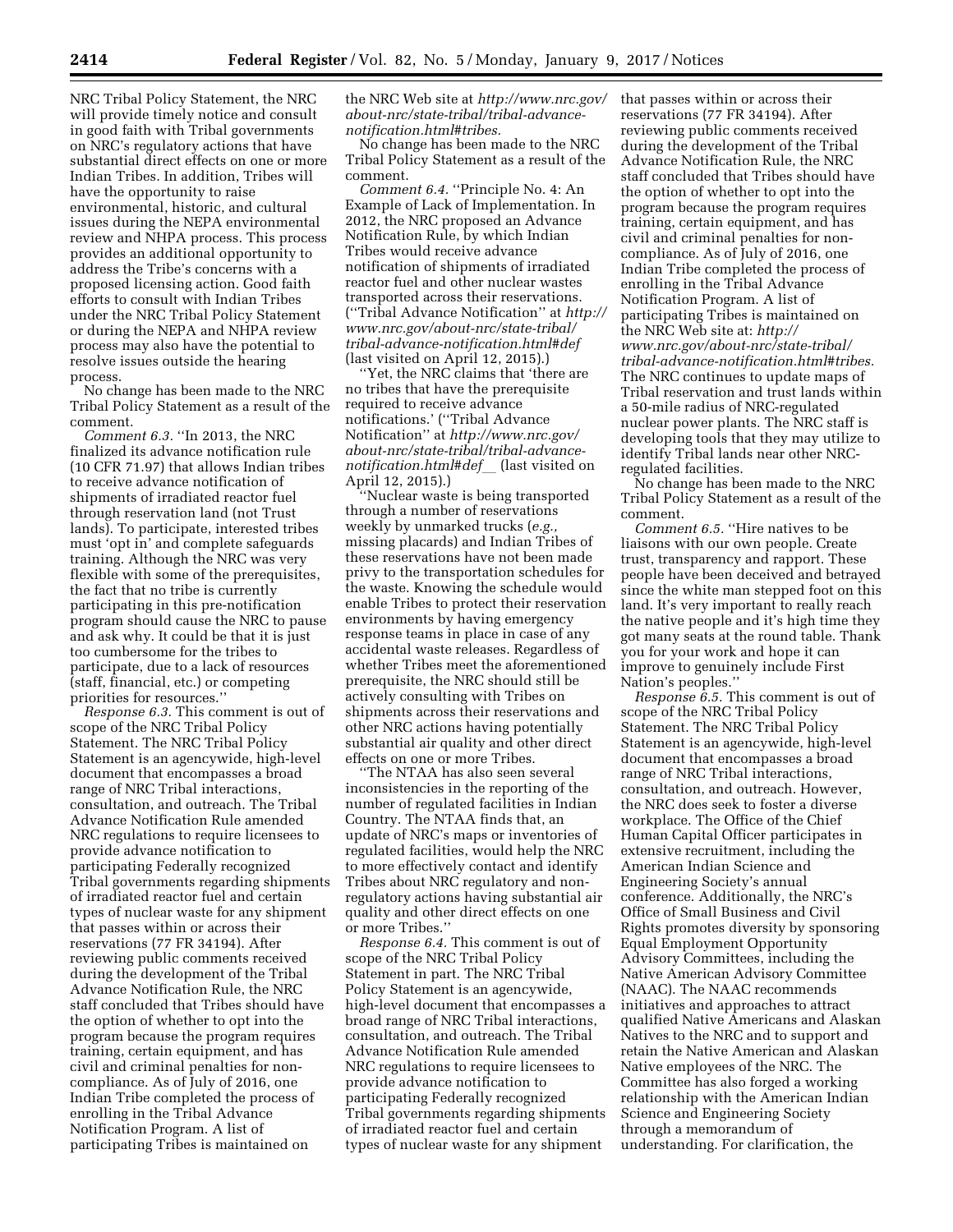listed activities do not cover the ''First Nations [of Canada]'' referenced by the commenter.

No change has been made to the NRC Tribal Policy Statement as a result of the comment.

*Comment 6.6.* ''Lastly, the NRC will ensure there are mechanisms in place to prevent an unfunded mandate upon any tribe, including but not limited to requirements of acquiring GSA safe or other supplies or materials as stipulated in the in the advance notification rule.''

*Response 6.6.* This comment is out of scope of the NRC Tribal Policy Statement. The NRC Tribal Policy Statement is an agencywide, high-level document that encompasses a broad range of NRC Tribal interactions, consultation, and outreach. The Tribal Advance Notification Rule amended NRC regulations to require licensees to provide advance notification to participating Federally recognized Tribal governments regarding shipments of irradiated reactor fuel and certain types of nuclear waste for any shipment that passes within or across their reservations (June 11, 2012; 77 FR 34194). After reviewing public comments received during the development of the Tribal Advance Notification Rule, the NRC staff concluded that Tribes should have the option of whether to opt into the program because the program requires training, certain equipment, and has civil and criminal penalties for noncompliance. The NRC is committed to ensuring that Tribal Nations are informed of the requirements for receiving Safeguards Information and sensitive information. It is the responsibility of all Tribal governments that volunteer to participate in the Tribal Advance Notification program to ensure that the information is secure and used in a manner that will provide for the protection of the public health and the environment.

No change has been made to the NRC Tribal Policy Statement as a result of the comment.

*Comment 6.7.* ''It is important to note, even though NRC has expanded educational tools for Radiation Workshops as open communication protocol, there is a need for Native speakers to provide the information. Non-English speakers attend the workshops and do not comprehend the contents. More workshops related to DOE Radiation site locations throughout Indian Country is strongly urged that NRC has oversight. Many of these sites are under DOE–LM [DOE Office of Legacy Management] and not necessarily under DOE–EM [DOE Office of Environmental Management] as it

seems there is a communication barrier, and updated cleanups by site is missing, especially with transport of radioactive sludge from holding/evaporation ponds.

''Many transport routes go through Native communities, and are not part of the DOE–EM START [Stakeholder Tool for Assessing Radioactive Transportation] programming. It may be missing out of other regulatory components as 108(c) under DOE for transport. Consideration for links for the public with RECA [Radiation Exposure Compensation Act] benefits and DownWinder Web sites under NRC is important as many suffer the health devastation of cancer due to radiation.''

*Response 6.7.* This comment is out of scope of the NRC Tribal Policy Statement. The NRC Tribal Policy Statement is an agencywide, high-level document that encompasses a broad range of NRC Tribal interactions, consultation, and outreach. Previously the NRC staff received similar feedback on the inclusion of non-English speakers in the NRC's Tribal Training Program. The NRC will consider the inclusion of Native speakers when arranging future training sessions for Tribes. DOE–EM START programming is not administered by the NRC, and therefore is not covered by the NRC Tribal Policy Statement. The RECA benefits are administered by the Department of Justice's program for claims relating to atmospheric nuclear testing and claims relating to uranium industry employment. The NRC does not oversee the program, make related determinations, or administer payment of claims. The Downwinder Web sites are maintained by the U.S. Department of Health and Human Services and do not fall under the NRC's jurisdiction.

No change has been made to the NRC Tribal Policy Statement as a result of the comment.

*Comment 6.8.* [The commenter quoted] policy principle 5, ''The NRC Will Coordinate with Other Federal Agencies,'' stating ''When the Commission's action involves other Federal agencies, the NRC will perform its Tribal consultation jointly with other Federal agencies, as appropriate.''] ''This will be especially important if/ when shipments of spent nuclear fuel to a federal repository or an interim storage facility commence. Shipments of spent nuclear fuel will involve the NRC, the US Department of Energy (DOE) and the US Department of Transportation (DOT). Equally important is the engagement of federal agencies involved in the uranium mining regulation (*i.e.,*  the Bureau of Indian Affairs or the Bureau of Land Management).''

*Response 6.8.* This comment is out of scope of the NRC Tribal Policy Statement. The NRC Tribal Policy Statement is an agencywide, high-level document that encompasses a broad range of NRC Tribal interactions, consultation, and outreach. The NRC currently coordinates with other Federal agencies, as appropriate, on issues within its regulatory jurisdiction, including the shipment of spent nuclear fuel and licensing and regulation of uranium recovery facilities. Currently, there is neither a Federal repository for spent nuclear fuel nor an interim storage facility but the NRC will follow the Tribal Policy Statement and appropriate regulations when processing any applications for these facilities. The NRC does have regulations that govern the transport of spent nuclear fuel and implements them in coordination with relevant Federal agencies, including the DOE and the DOT. The NRC does not have regulatory authority over uranium mining facilities. However, the NRC does have regulatory authority over uranium recovery and uranium milling facilities and coordinates with other Federal agencies, as appropriate, including the Bureau of Land Management and EPA, during the consultation process.

No change has been made to the NRC Tribal Policy Statement as a result of the comment.

#### **V. Procedural Requirements**

#### *Congressional Review Act Statement*

This final NRC Tribal Policy Statement is a rule as defined in the Congressional Review Act (5 U.S.C. 801–808). However, the Office of Management and Budget has not found it to be a major rule as defined in the Congressional Review Act.

#### *Paperwork Reduction Act Statement*

This Policy Statement does not contain new or amended information collection requirements and, therefore, is not subject to the Paperwork Reduction Act of 1995 (44 U.S.C. 3501 *et seq.*).

Dated at Rockville, Maryland, this 3rd day of January, 2017.

For the Nuclear Regulatory Commission.

# **Annette L. Vietti-Cook,**

*Secretary of the Commission.* 

#### Tribal Policy Statement

The purpose of this Tribal Policy Statement is to set forth principles to be followed by the U.S. Nuclear Regulatory Commission (NRC) to promote effective government-to-government interactions with Federally recognized American Indian and Alaska Native Tribes, and to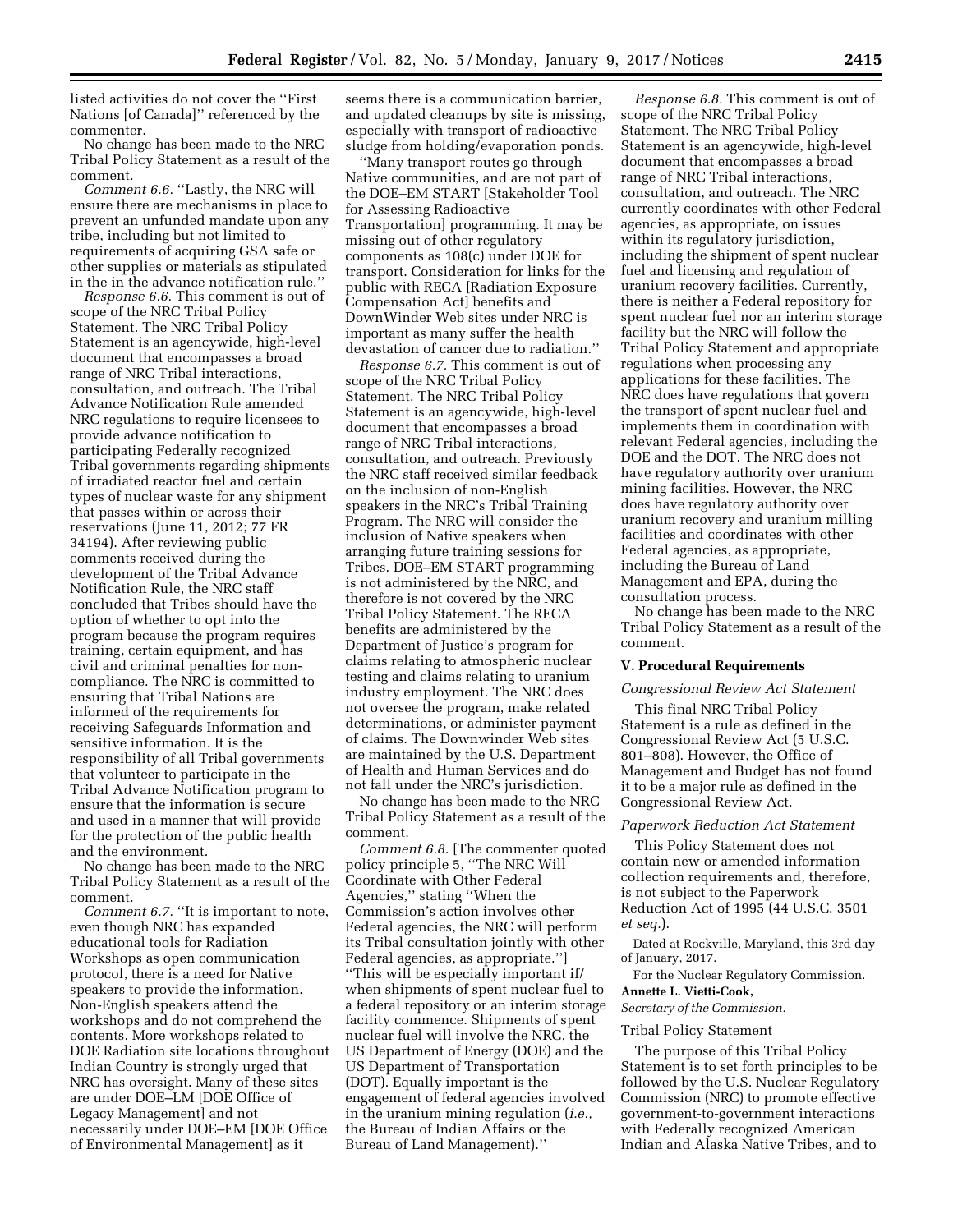encourage and facilitate Tribal involvement in the areas that the NRC has jurisdiction. It seeks to provide agencywide principles to achieve consistency but also encourage customtailored approaches to consultation and coordination that reflect the circumstances of each situation and the preference of each Tribal government. It is the NRC's expectation that all program and regional office consultation and coordination practices will be consistent with or adhere to the NRC Tribal Policy Statement. This NRC Tribal Policy Statement is based on the United States Constitution, treaties, statutes, Executive Orders, judicial decisions, and the unique relationship between Indian Tribes and the Federal government.1

The following principles will guide the NRC's interaction with Indian Tribes:

1. The NRC Recognizes the Federal Trust Relationship With and Will Uphold Its Trust Responsibility to Indian Tribes

The NRC shares the Federal government's unique Trust Relationship with, and Trust Responsibility to, Indian Tribes. Under the Federal Trust Doctrine, the United States—and the individual agencies of the Federal government—owe a fiduciary duty to Indian Tribes. The nature of that duty depends on the underlying substantive laws (*i.e.,* treaties, statutes, agreements) creating the duty. The NRC exercises its Trust Responsibility in the context of its authorizing statutes including the Atomic Energy Act, the Energy Reorganization Act of 1974, the Nuclear Waste Policy Act of 1982, the Low-Level Radioactive Waste Policy Act of 1985, and the Uranium Mill Tailings Radiation Control Act of 1978, as amended. As an independent regulatory agency that does not hold in trust Tribal lands or assets or provide services to Federally recognized Tribes, the NRC fulfills its Trust Responsibility through implementation of the principles of the Tribal Policy Statement, by providing protections under its implementing regulations, and through recognition of additional obligations consistent with

other applicable treaties and statutory authorities.

2. The NRC Recognizes and Is Committed to a Government-to-Government Relationship With Indian Tribes

The NRC recognizes the right of each Indian Tribe to self-governance and supports Tribal sovereignty and selfdetermination. The NRC recognizes Tribal governments as dependent domestic sovereign nations, independent from State governments, with separate and distinct authorities with inherent sovereign powers over their members and territory, consistent with applicable statutes and authorities.

3. The NRC Will Conduct Outreach to Indian Tribes

The NRC will conduct outreach to keep Indian Tribes informed about the agency's actions and plans, as appropriate, related to its regulatory actions that have substantial direct effects on one or more Indian Tribes. The NRC will participate in national and regional Tribal conferences and summits hosted by Federal agencies, Tribal governments, and Tribal organizations, as appropriate. The NRC will encourage Tribal governments to communicate their preferences to NRC staff during outreach activities and will seek to provide information about opportunities for Tribal participation in NRC meetings and advisory committees concerning NRC regulatory actions that have substantial direct effects on one or more Indian Tribes, as appropriate.

4. The NRC Will Engage in Timely Consultation

The NRC will provide timely notice and consult in good faith with Tribal governments on NRC's regulatory actions that have substantial direct effects on one or more Indian Tribes as well as those regulatory actions for which Tribal consultation is required under Federal statute.

Tribal officials may also request that the NRC engage in consultation with them on matters that have not been identified by the NRC to have substantial direct effects on one or more Indian Tribes as well as those regulatory actions for which Tribal consultation is not required under Federal statute. The NRC will make efforts to grant such requests, taking into consideration the nature of the activity at issue, past consultation efforts, available resources, timing issues, and other relevant factors.

The NRC will establish early communications and begin consultation as soon as practicable. The NRC will consult in good faith throughout the

agency decisionmaking process and develop and maintain effective communication, coordination, and cooperation with Indian Tribes. The NRC representatives for consultations with Tribal officials or representatives will be of an appropriate rank and the level of interaction will be commensurate with the circumstances. The appropriate level of interaction will be determined by a discussion between the NRC and Tribal governments, and program office consultation procedures and guidance. Participating Tribal and NRC representatives will serve as respective decisionmakers, based on the established agenda and to the extent possible.

5. The NRC Will Coordinate With Other Federal Agencies

When the Commission's action involves other Federal agencies, the NRC will perform its Tribal consultation jointly with other Federal agencies, as appropriate and to the extent possible.

6. The NRC Will Encourage Participation by State-Recognized Tribes

The NRC recognizes the distinction between Indian Tribes who are Federally recognized and those who are not. The NRC will reach out to States to identify the appropriate Staterecognized Tribes to invite to participate in its regulatory process, including opportunities related to rulemaking, licensing and decommissioning.

Designated Official and Tribal Liaisons

The Deputy Executive Director for Materials, Waste, Research, State, Tribal, Compliance, Administration, and Human Capital Programs serves as the NRC's designated official for Tribal consultations. The designated official will ensure that the agency program personnel have considered the Tribal implications related to their responsibilities within the NRC's jurisdiction. The designated official will also make efforts to facilitate meaningful and timely consultation and coordination regarding NRC's regulatory actions that have substantial direct effects on one or more Indian Tribes as well as those regulatory actions for which Tribal consultation is required under Federal statute.

The designated official will be supported by staff who have functional responsibility to serve as intergovernmental liaisons to Indian Tribes. These NRC Tribal liaisons will facilitate government-to-government consultation by serving as the agency's primary points of contact for Indian Tribes, coordinating with the appropriate office or personnel

<sup>1</sup>This Tribal Policy Statement is not intended to, and does not, grant, expand, create, or diminish any rights, benefits, or trust responsibilities, substantive or procedural, enforceable at law or in equity in any cause of action by any party against the United States, the Commission, or any person. This Tribal Policy Statement does not alter, amend, repeal, interpret, or modify Tribal sovereignty, any treaty rights of any Indian Tribes, or preempt, modify, or limit the exercise of such rights. Nothing herein shall be interpreted as amending or changing the Commission's regulations.